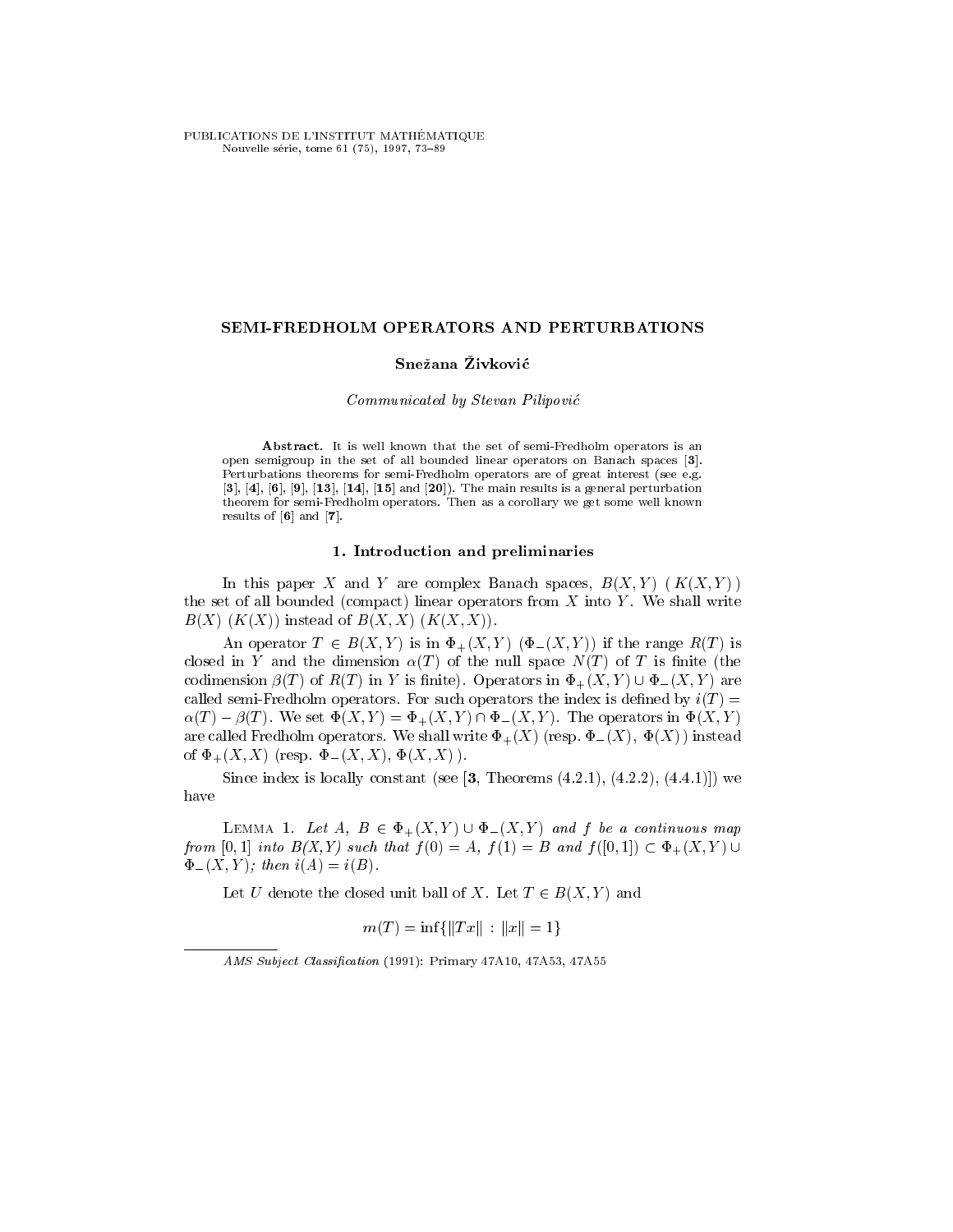be the *minimum modulus* of  $T$ , and let

 $n(T) = \sup\{\epsilon \geq 0 : \epsilon U \subset TU\}$ 

be the surjection modulus of T .

Obviously  $m(T) > 0$  if and only if there is a number  $c > 0$  such that  $c||x|| <$  $||Tx||, x \in X$ , and in this case we say that operator T is a bounded below. It is well known that  $m(T) > 0$  if and only if the null space of T is zero and the range of T is closed, and  $n(T) > 0$  if and only if T is surjective.

Further, for  $T, S \in B(X, Y)$  we have

$$
m(T+S) \le m(T) + ||S||
$$

and analogously

$$
n(T + S) \le n(T) + ||S||.
$$

It is well known that if an operator  $T$  is bounded below (surjective) and the norm of a perturbation S is smaller than  $m(T)$   $(n(T))$ , then  $T + S$  is bounded below (surjective). Namely,

$$
m(T) = m(T + S - S) \le m(T + S) + ||S|| < m(T + S) + m(T)
$$
  
\n
$$
\Rightarrow m(T + S) > 0.
$$

Obviously a bounded below operator is  $\Phi_+$  and a surjective operator is  $\Phi_-$ .

An operator  $T \in B(X, Y)$  is strictly singular  $(T \in S(X, Y))$  if, for every infinite dimensional (closed) subspace M of X, the restriction of T to M,  $T|_M$ , is not a homeomorphism, i.e.,  $m(T|_M) = 0$ . An operator  $T \in B(X, Y)$  is strictly cosingular (T 2 CS) (FF) if, for every interesting completed subspace very interesting subspace V of Y the composition  $Q_V T$  is not surjective, where  $Q_V$  is the quotient map from Y onto  $Y/V$ , i.e.,  $n(Q_V T) = 0$ . It is well known that  $K(X,Y) \subset S(X,Y)$  and  $K(X,Y) \subset CS(X,Y)$ .

Let  $S$  be a subset of a Banach space  $A$ . The perturbation class associated with S is denoted  $P(S)$  and  $P(S) = \{a \in A : a + s \in S \text{ for all } s \in \mathbb{R} \}$ S. The perturbation class associated with  $\Phi_{+}(X,Y)$  (resp.  $\Phi_{+}(X), \Phi_{-}(X,Y)$ ;  $\Phi_{-}(X)$ ) is denoted by  $P(\Phi_{+}(X,Y))$  (resp.  $P(\Phi_{+}(X)), P(\Phi_{-}(X,Y)), P(\Phi_{-}(X)))$ .

For  $T \in B(X, Y)$ , we set (see [18], [19])

$$
m_e(T) = \text{dist}(T, B(X, Y) \setminus \Phi_+(X, Y))
$$

for the essential minimum modulus and

$$
n_e(T) = \text{dist}(T, B(X, Y) \setminus \Phi_-(X, Y))
$$

for the essential surjection modulus .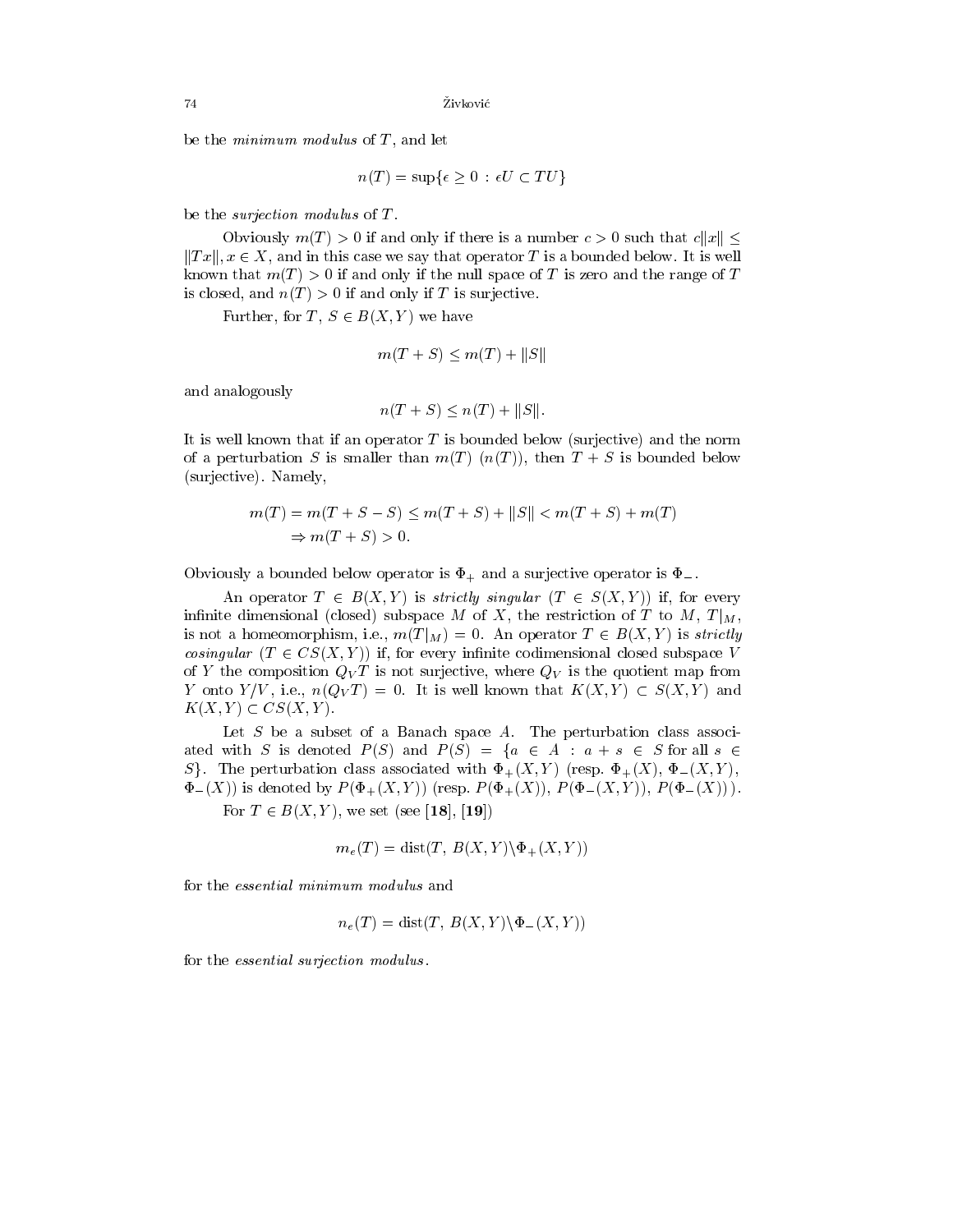For  $T \in B(X)$ , the quantities

$$
s_{+}(T) = \sup \{ \epsilon \ge 0 : |\lambda| < \epsilon \Longrightarrow \lambda I - T \in \Phi_{+}(X) \}
$$
\n
$$
s_{-}(T) = \sup \{ \epsilon \ge 0 : |\lambda| < \epsilon \Longrightarrow \lambda I - T \in \Phi_{-}(X) \}
$$

are semi-Fredholm radii of the operator  $T$  (see [18], [19]).

We shall use  $\pi$  to denote the natural homomorphism of  $B(X)$  onto the Calkin algebra  $C(X) = B(X)/K(X)$ .  $C(X)$  is itself a Banach algebra in the quotient algebra norm

$$
\|\pi(T)\| = \inf\{\|T + K\| : K \in K(X)\}.
$$

Let  $r_e(T)$  denote spectral radius of the element  $\pi(T)$  in  $C(X)$ ,  $T \in B(X)$ , i.e.,  $r_e(T) = \lim_{n \to \infty} (||\pi(T^n)||)^{\frac{1}{n}}$  and it is called *essential spectral radius* of T. Recall that  $n \rightarrow \infty$ requested to suppress the support  $\mathbb{F}_q$  , the function  $\mathbb{F}_q$  is  $\mathbb{F}_q$  is the function of  $\mathbb{F}_q$ operator if and only if  $r_e(T) = 0$  [3, Theorem 3.3.1]. Let  $R(X)$  denote the set of Riesz operators in  $B(X)$ .

If  $f : B(X, Y) \to [0, \infty)$ , set  $N(f) = \{T \in B(X, Y) : f(T) = 0\}$ . The main result in this paper is the following perturbation theorem.

THEOREM 1. Let f be a seminorm on  $B(X,Y)$ , and  $h : B(X,Y) \mapsto [0,\infty)$  a function such that for  $A$ ;  $B \in B(X; Y)$ 

- (1)  $h(A) > 0 \iff A \in \Phi_+(X,Y)$ ,
- (2)  $h(A + B) \le h(A) + f(B)$ ,
- (3)  $K(X,Y) \subset N(f)$  and  $f(A) \leq ||A||;$

then:

- (a)  $h(A+C) = h(A)$  for all  $C \in N(f)$ ;
- (b) If  $f(B) < h(A)$ , then  $A, A + B \in \Phi_+(X, Y)$  and  $i(A) = i(A + B)$ ;
- (c)  $N(f)$  is closed subspace of  $B(X,Y)$  and  $N(f) \subset P(\Phi_+(X,Y));$
- (d) If  $||B|| < h(A)$ , then  $A, A + B \in \Phi_+(X, Y)$  and  $i(A + B) = i(A);$
- (e)  $m_e(A) \ge h(A)$ . For  $A \in D(X)$  we have
- $(f)$   $s_+(A) \geq h(A);$

$$
(g) \quad s_+(A) \ge \lim_{n \to \infty} (h(A^n))^{\frac{1}{n}};
$$

- (h) If  $f(A) < h(I)$ , then  $I A \in \Phi(X)$  and  $i(I A) = 0$ ;
- (i) If  $f(A) \leq h(1)$  for some  $n \geq 1$ , then  $I = A \in \Psi(A)$  and  $i(I = A) \equiv 0$ ;
- $f(j)$   $r_e(A) = \lim_{n \to \infty} (f(A^n))^{\frac{1}{n}};$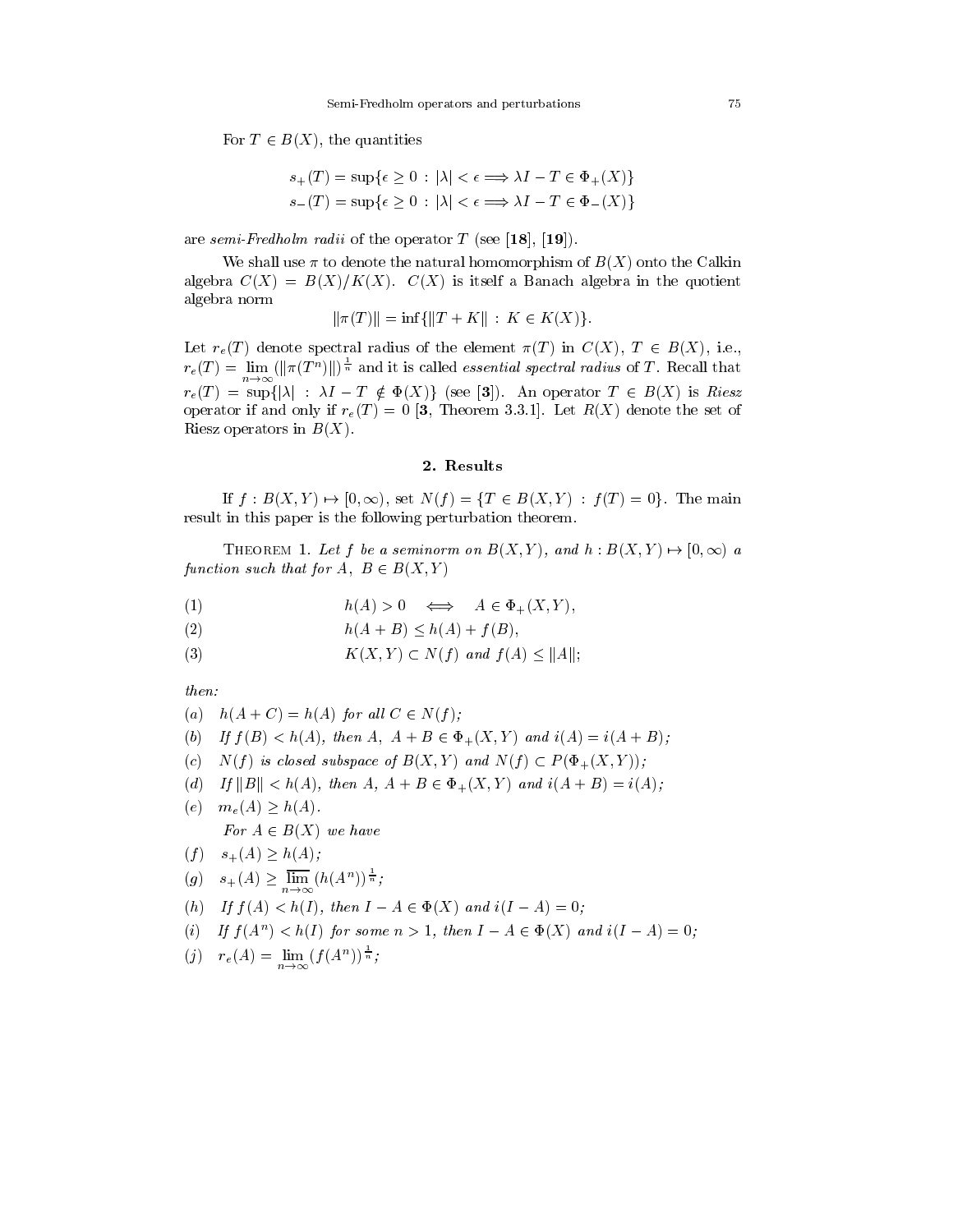(k) If 
$$
AB - BA \in P(\Phi_+(X))
$$
 and  $r_e(B) < \overline{\lim}_{n \to \infty} (h(A^n))^{\frac{1}{n}}$ ,  
then  $A, A + B \in \Phi_+(X)$  and  $i(A + B) = i(A)$ .

 $P$  . (a)  $P$  and  $P$  is the set  $P$  and  $P$  and  $P$  and  $P$  is the set of  $P$ 

$$
h(A + C) \le h(A) + f(C) = h(A),
$$
  
\n
$$
h(A) = h(A + C + (-C)) \le h(A + C) + f(-C) = h(A + C)
$$

and hence  $h(A) = h(A + C)$ .

(b) Let  $f(B) < h(A)$  and  $\lambda \in [0, 1]$ . By (2) we have

$$
h(A) = h(A + \lambda B + (-\lambda B)) \le h(A + \lambda B) + f(-\lambda B) = h(A + \lambda B) + \lambda f(B) < \\
\lt h(A + \lambda B) + h(A),
$$

and hence  $h(A + \lambda B) > 0$ . Further, by (1) it follows that  $A + \lambda B \in \Phi_+(X,Y)$  and hence  $A, A + B \in \Phi_+(X, Y)$ . Now by Lemma 1 we have  $i(A + B) = i(A)$ .

(c) Let  $A, B \in N(f)$  and  $\lambda, \mu \in \mathbb{C}$ . Since f is a seminorm on  $B(X, Y)$  it follows that

$$
0 \le f(\lambda A + \mu B) \le f(\lambda A) + f(\mu B) = |\lambda|f(A) + |\mu|f(B) = 0 \Longrightarrow
$$
  

$$
f f(\lambda A + \mu B) = 0 \Longrightarrow \lambda A + \mu B \in N(f).
$$

So  $N(f)$  is a subspace of  $B(X,Y)$ .

Let  $A_n \in N(f)$ ,  $n \in \mathbb{N}$  and  $A \in B(X, Y)$  such that  $||A_n - A|| \to 0$  when  $n \to \infty$ . Then

$$
0 \le f(A) = f(A - A_n + A_n) \le f(A - A_n) + f(A_n) = f(A - A_n) \le ||A_n - A||.
$$

It follows that  $f(A) = 0$ , so  $A \in N(f)$ . Hence  $N(f)$  is closed.

Let  $A \in \Phi_+(X, Y)$  and  $B \in N(f)$ . By (1) it follows that  $f(B)=0 < h(A)$ . Now by (b) we have  $A + B \in \Phi_+(X, Y)$ . Hence  $B \in P(\Phi_+(X, Y))$ , and (c) is proved.

(d) Let  $||B|| < h(A)$ . By (3)  $f(B) \le ||B||$  and this implies  $f(B) < h(A)$ . Now by (b) we get A,  $A + B \in \Phi_+(X, Y)$  and  $i(A + B) = i(A)$ .

(e) Since  $m_e(A) = \max\{\epsilon \geq 0 : ||B|| < \epsilon \Rightarrow A + B \in \Phi_+(X,Y)\},$  (d) implies (e).

(f) Obviously  $s_+(A) > m_e(A)$  and hence (f) follows from (e).

(g) It is known that  $s_+(A^{\prime\prime})=|s_+(A)|^{\prime\prime}$ ,  $n\in\mathbb{N}$ . Hence by (f) we have  $s_+(A)=$  $(s_{+}(A^{n}))^{\frac{1}{n}} \geq (h(A^{n}))^{\frac{1}{n}}$  for all  $n \in \mathbb{N}$ . It implies (g).

(h) Let  $f(A) < h(I)$ . Now (b) implies  $I - A \in \Phi_+(X)$  and  $i(I - A) = i(I) = 0$ . Hence  $I - A \in \Phi(X)$ .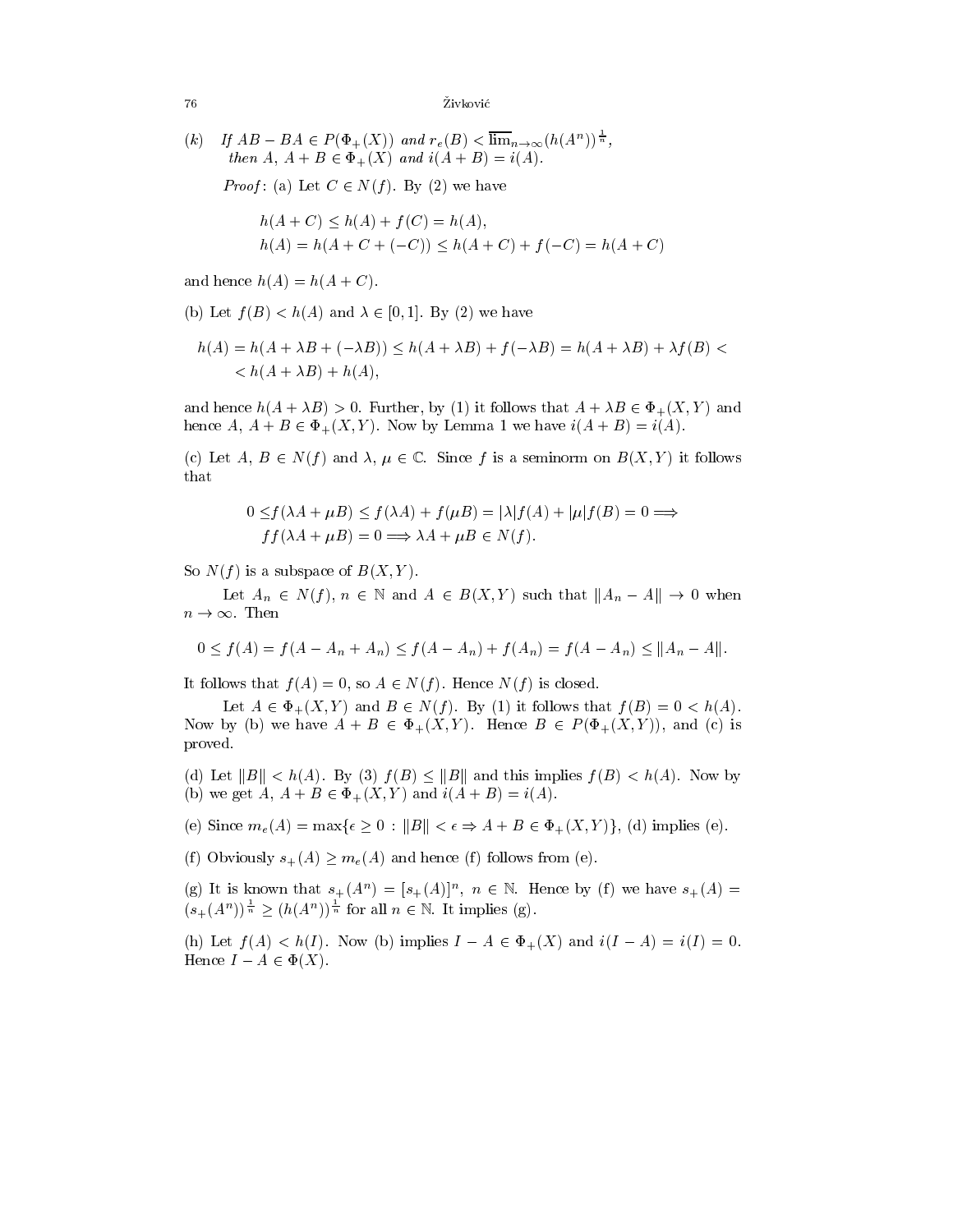(i) Let  $f(A^{\prime\prime}) \leq h(I)$  for some  $n \geq 1$ , and let  $A \in [0,1]$ . Then  $f((AA)^{\prime\prime}) =$  $\lambda^{\alpha}$  /(A<sup>n</sup>)  $\leq$  /(A<sup>n</sup>)  $\leq$  *h*(*I*) and by (ii) it follows that  $I = (\lambda A)^{n} \in \Psi(\Lambda)$ . Since

$$
I - (\lambda A)^n = (I - \lambda A)(I + \lambda A + \dots + \lambda^{n-1} A^{n-1})
$$
  
=  $(I + \lambda A + \dots + \lambda^{n-1} A^{n-1})(I - \lambda A)$ 

by [3, Corollary 1.3.6] we have  $I - \lambda A \in \Phi(X)$ . Hence  $I - A \in \Phi(X)$ . Further, by Lemma 1 we get  $i(I - A) = i(I) = 0$ .

(i) Let  $\lambda \in \mathbb{C}$  and  $|\lambda| > (h(I))^{\overline{n}} f(f(A^n))^{\overline{n}}$  for some  $n \in \mathbb{N}$ . Then  $h(I) > f((A/\lambda)^n)$ and by (i) it follows  $I - A/\lambda \in \Phi(X)$ , i.e.,  $\lambda I - A \in \Phi(X)$ . Hence  $r_e(A) \leq$  $(h(I))^{-\frac{1}{n}}(f(A^n))^{\frac{1}{n}}$  for all  $n \in \mathbb{N}$ . This implies

$$
r_e(A) \le \lim_{n \to \infty} (h(I))^{-\frac{1}{n}} \lim_{n \to \infty} (f(A^n))^{\frac{1}{n}} = \lim_{n \to \infty} (f(A^n))^{\frac{1}{n}}.
$$

From (3) it follows that for all  $T \in B(X)$  and  $K \in K(X)$ 

$$
f(T+K) \le f(T) + f(K) = f(T),
$$
  
 
$$
f(T) = f(T+K+(-K)) \le f(T+K) + f(-K) = f(T+K),
$$

so that  $f(T) = f(T + K) \le ||T + K||$ . Thus

$$
f(T) \le \inf \{ ||T + K|| : K \in K(X) \} = ||\pi(T)||.
$$

Hence

$$
r_e(A) \le \lim_{n \to \infty} (f(A^n))^{\frac{1}{n}} \le \lim_{n \to \infty} (f(A^n))^{\frac{1}{n}} \le \lim_{n \to \infty} (\|\pi(A^n)\|)^{\frac{1}{n}} = r_e(A),
$$

and we get (j). (k) Let  $AB - BA \in P(\Phi_+(X))$  and  $r_e(B) < \lim_{n \to \infty} (h(A^n))^{\frac{1}{n}}$ . Let  $\epsilon$  be such that  $r_e(B) < \epsilon < \lim_{n \to \infty} (h(A^n))^{\frac{1}{n}}$ . By (j) we have  $\lim_{n \to \infty} (f(B^n))^{\frac{1}{n}} < \epsilon$  $\lim_{n\to\infty} (h(A^n))^{\frac{1}{n}}$ . Hence there exists  $n\in\mathbb{N}$  such that  $(f(B^n))^{\frac{1}{n}} < \epsilon < (h(A^n))^{\frac{1}{n}}$ , i.e.,  $f(D^{\circ}) \leq h(A^{\circ})$ . From (b) it follows  $A^{\circ} = D^{\circ} \in \Psi_+(A)$ . Since  $F(\Psi_+(A))$  is a two sided ideal of  $B(X)$  (see [3, Lemma 5.5.5]), from  $AB - BA \in P(\Phi_+(X))$  we get  $A^{n}-B^{n} = C(A-B)+P$ , where  $C = A^{n-1}+BA^{n-2}+\cdots+B^{n-1}$  and  $P \in P(\Phi_{+}(X)).$ Thus,  $C(A - B) \in \Phi_+(X)$ , and by [3, Corollary 1.3.4] we get  $A - B \in \Phi_+(X)$ . Let us remark that from our proof, it follows that  $A + \lambda B \in \Phi_+(X)$  for  $0 \leq \lambda \leq 1$ . Now by Lemma 1, we have  $i(A + B) = i(A)$ .  $\Box$ 

Remark 1. Let us remark that we can get (g) as a consequence of (k). If  $\lim_{h \to 0} (h(A^n))^{\frac{1}{n}} = 0$ , then the inequality (g) obviously holds. Suppose that  $n \rightarrow \infty$  $\lim_{n\to\infty} (h(A^n))^{\frac{1}{n}} > 0$ . For  $\lambda \in \mathbb{C}$ , let  $|\lambda| < \lim_{n\to\infty} (h(A^n))^{\frac{1}{n}}$  and  $B = \lambda I$ . Then we have  $r_e(B) = |\lambda| < \lim_{n \to \infty} (h(A^n))^{\frac{1}{n}}$  and  $AB = BA$ . By (k) we have  $\lambda I - A \in \Phi_+(X)$ . Therefore  $s_+(A) \geq \lim_{n \to \infty} (h(A^n))^{\frac{1}{n}}$ .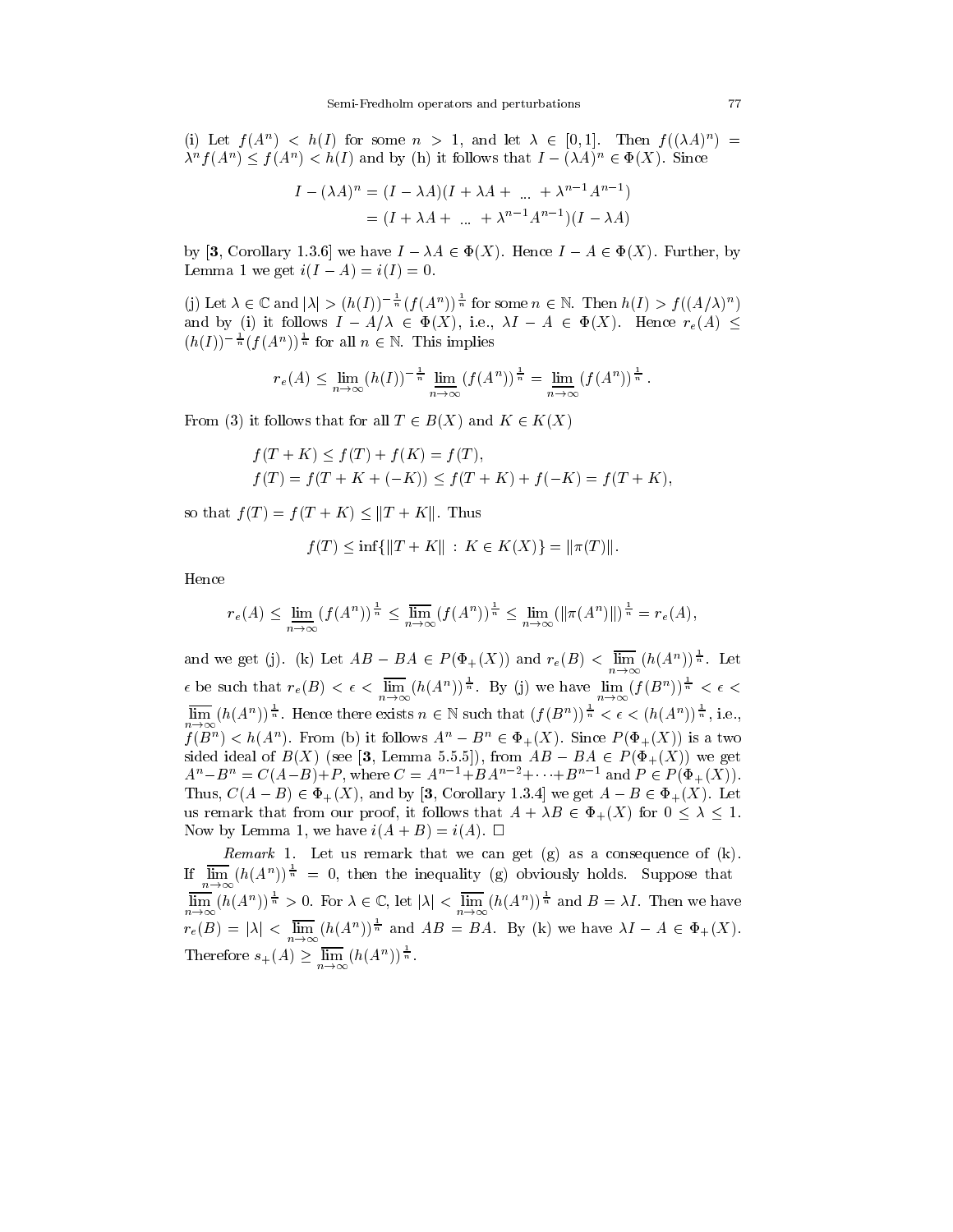78 Zivk ovic

The next theorem is a dual part of Theorem 1. We omit the proof.

THEOREM 1'. Let f be a seminorm on  $B(X, Y)$ , and  $h : B(X, Y) \mapsto [0, \infty)$ a function such that for  $A, B \in B(X, I)$ 

- (1)  $h(A) > 0 \iff A \in \Phi_-(X, Y),$
- (2)  $h(A + B) \le h(A) + f(B)$ ,
- (3)  $K(X,Y) \subset N(f)$  and  $f(A) \leq ||A||$ ,

then:

- (a)  $h(A+C) = h(A)$  for all  $C \in N(f)$ ;
- (b) If  $f(B) < h(A)$ , then  $A, A + B \in \Phi_-(X, Y)$  and  $i(A) = i(A + B)$ ;
- (c)  $N(f)$  is closed subspace of  $B(X,Y)$  and  $N(f) \subset P(\Phi_{-}(X,Y));$
- (d) If  $||B|| < h(A)$ , then  $A, A + B \in \Phi_-(X, Y)$  and  $i(A + B) = i(A);$
- (e)  $n_e(A) \ge h(A)$ . For  $A \in D(X)$  we have
- $(f) \t s_{-}(A) \geq h(A);$
- $(g)$   $s_-(A) \geq \lim_{n \to \infty} (h(A^n))^{\frac{1}{n}};$
- (h) If  $f(A) < h(I)$ , then  $I A \in \Phi(X)$  and  $i(I A) = 0$ ;
- (i) If  $f(A) \leq h(1)$  for some  $n \geq 1$ , then  $I = A \in \Psi(A)$  and  $i(I = A) \equiv 0$ ;

$$
(j) \quad r_e(A) = \lim_{n \to \infty} (f(A^n))^{\frac{1}{n}};
$$

 $(k)$  If  $AB - BA \in P(\Phi_-(X))$  and  $r_e(B) < \lim_{n \to \infty} (h(A^n))^{\frac{1}{n}}$ , then  $\mathcal{L}$  and  $\mathcal{L}$  and  $\mathcal{L}$  and if  $\mathcal{L}$  and if  $\mathcal{L}$  and if  $\mathcal{L}$ 

Set

$$
\Phi_{+}^{-}(X,Y) = \{ T \in \Phi_{+}(X,Y) : i(T) \le 0 \},
$$
  

$$
\Phi_{-}^{+}(X,Y) = \{ T \in \Phi_{-}(X,Y) : i(T) \ge 0 \}.
$$

We shall write  $\Phi^-_+(X)$   $(\Phi^+_-(X))$  instead of  $\Phi^-_+(X,X)$   $(\Phi^+_-(X,X))$ For  $A \in B(X, Y)$ , set

$$
m_{\Phi_+^-(A)} = \text{dist}(A, B(X, Y) \setminus \Phi_+^-(X, Y)),
$$
  

$$
n_{\Phi_-^+(A)} = \text{dist}(A, B(X, Y) \setminus \Phi_-^+(X, Y)),
$$

and

$$
s_{+}^{-}(A) = \sup \{ \epsilon \ge 0 : |\lambda| < \epsilon \Longrightarrow \lambda I - A \in \Phi_{+}^{-}(X) \},
$$
  

$$
s_{-}^{+}(A) = \sup \{ \epsilon \ge 0 : |\lambda| < \epsilon \Longrightarrow \lambda I - A \in \Phi_{-}^{+}(X) \}.
$$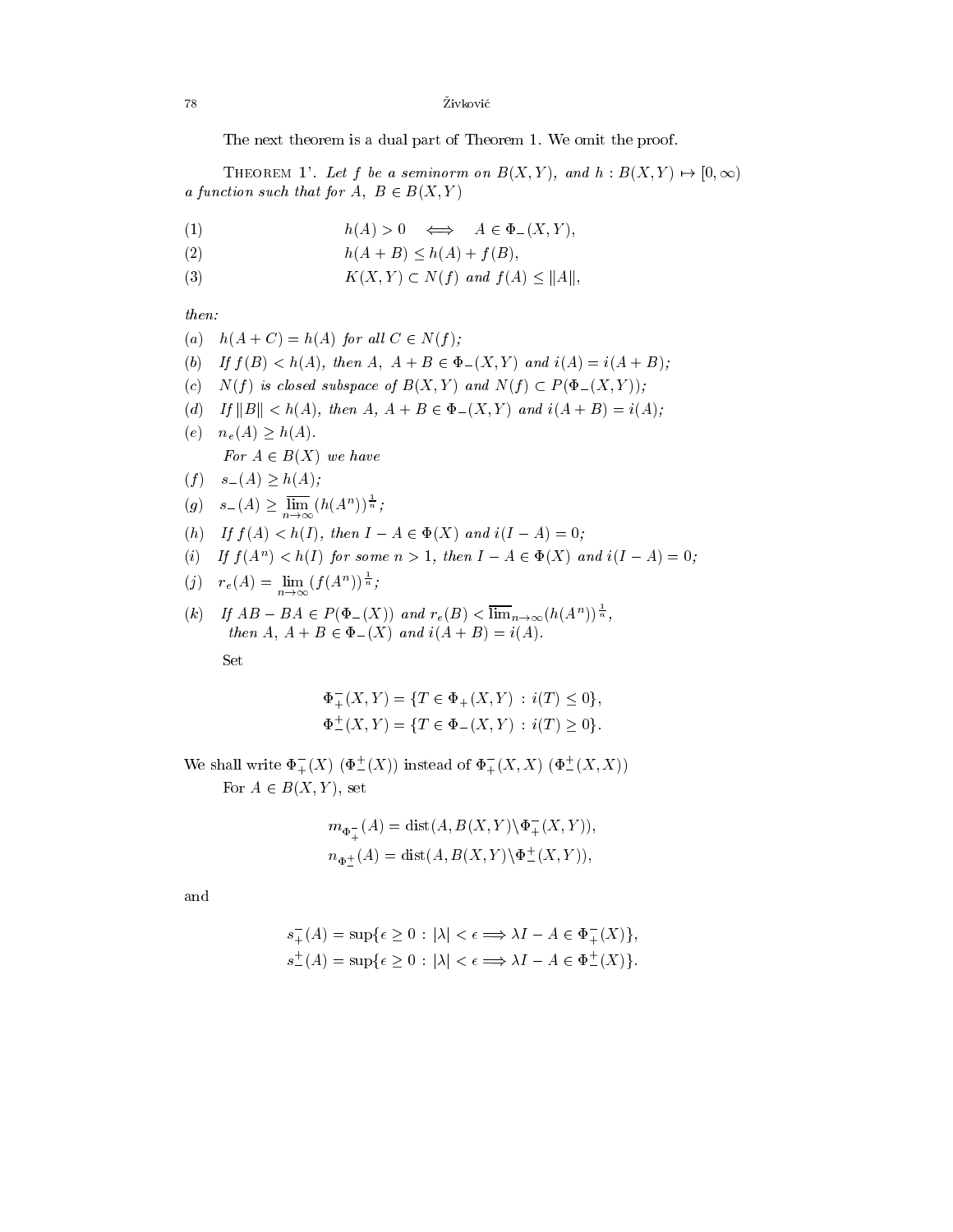$\Gamma_{\rm eff}$  remarks that me(A)  $\Gamma_{\rm eff}$  (A)  $\Lambda_{\rm eff}$  (A) (ne(A))  $\Gamma_{\rm eff}$  (A)) and if map  $\Phi_{+}$  (A)) and if map  $\Phi_{+}$ <sup>+</sup> <sup>+</sup>  $(\mathbf{A}^{\mathbf{p}})^{(2)}$  ,  $(\mathbf{A}^{\mathbf{p}})^{(2)}$  and me(A)  $\mathbf{A}^{\mathbf{p}}$  ( $(\mathbf{A}^{\mathbf{p}})^{(2)}$  ( $(\mathbf{A}^{\mathbf{p}})^{(2)}$  (because index is locally the contract of the contract of the contract of the contract of the contract of the contract of the contract of constant). Also  $s_{+}(A) \geq s_{+}(A)$   $(s_{-}(A) \geq s_{-}(A))$  and if  $s_{+}(A) > 0$   $(s_{-}(A) > 0)$ , then  $s_+(A) = s_+(A)$   $(s_-(A) = s_-(A))$ .

Let us remark that  $\Phi_+^-(X,Y)$   $(\Phi_-^-(X,Y))$  is an open subset of  $\Phi_+(X,Y)$  $(\Phi_{-}(X,Y))$  and that  $\Phi_{+}(X,Y)$   $(\Phi_{-}(X,Y))$  does not contain any boundary point of  $\Phi_+^-(X,Y)$  ( $\Phi_-^-(X,Y)$ ) (because index is locally constant). By [3, Lemma 5.5.4] it follows that  $P(\Phi_+(X,Y)) \subset P(\Phi_+(X,Y))$   $(P(\Phi_-(X,Y)) \subset P(\Phi_-(X,Y))).$ Rakočević proved in [10] that  $P(\Phi_+(X)) = P(\Phi_+(X))$   $(P(\Phi_-(X)) = P(\Phi_-(X)))$ . We set the following question: does the equality  $P(\Phi_+(X,Y)) = P(\Phi_+(X,Y))$  $(P(\Phi_{-}(X,Y)) = P(\Phi_{-}^{+}(X,Y)))$  hold?

Analogously as Theorem 1 the following two theorems can be proved.

THEOREM 2. Let f be a seminorm on  $B(X,Y)$ , and  $h : B(X,Y) \mapsto [0,\infty)$ a function such that for  $A, B \in B(A, I)$ 

- $h(A) > 0 \iff A \in \Phi_+^-(X, Y),$ (1)
- (2)  $h(A + B) < h(A) + f(B)$ ;
- (3)  $K(X,Y) \subset N(f)$  and  $f(A) \leq ||A||$ ,

 $then.$ 

- (a)  $h(A+C) = h(A)$  for all  $C \in N(f)$ ;
- (b) If  $f(B) < h(A)$ , then  $A, A + B \in \Phi_+(X, Y)$  and  $i(A) = i(A + B) \leq 0$ ;
- (c)  $N(f)$  is closed subspace of  $B(X,Y)$  and  $N(f) \subset P(\Phi_{+}^{-}(X,Y));$
- (d) If  $||B|| < h(A)$ , then  $A, A + B \in \Phi_+(X, Y)$  and  $i(A + B) = i(A) \leq 0$ ;
- $(\gamma)$   $\cdots$   $(\gamma)$   $\gamma$ .  $(\gamma)$   $\gamma$ <sup>+</sup>

 $F(t)$   $A \in B(X)$  we have

- $(f)$   $s_+^-(A) \geq h(A);$
- $(g)$   $s_+^-(A) \ge \lim_{n \to \infty} (h(A^n))^{\frac{1}{n}};$
- (h) If  $f(A) < h(I)$ , then  $I A \in \Phi(X)$  and  $i(I A) = 0$ ;
- (i) If  $I(A^{\dagger}) \leq h(1)$  for some  $n > 1$ , then  $I A \in \Psi(A)$  and  $i(I A) = 0$ ;
- $f(j)$   $r_e(A) = \lim_{n \to \infty} (f(A^n))^{\frac{1}{n}};$
- $(k)$  If  $AB BA \in P(\Phi_+(X))$  and  $r_e(B) < \lim_{n \to \infty} (h(A^n))^{\frac{1}{n}}$ , then  $\mathfrak{m}$  and  $\mathfrak{m}$  are independent in  $\mathfrak{m}$  in  $\mathfrak{m}$  in  $\mathfrak{m}$  in  $\mathfrak{m}$  in  $\mathfrak{m}$  in  $\mathfrak{m}$  in  $\mathfrak{m}$  in  $\mathfrak{m}$  in  $\mathfrak{m}$  in  $\mathfrak{m}$  in  $\mathfrak{m}$  in  $\mathfrak{m}$  in  $\mathfrak{m}$  in  $\mathfr$

THEOREM 2'. Let f be a seminorm on  $B(X, Y)$ , and  $h : B(X, Y) \mapsto [0, \infty)$ a function such that for  $A$ ;  $D \in D\{X, Y\}$ 

- $h(A) > 0 \iff A \in \Psi^+(A, Y),$ (1)
- (2)  $h(A + B) \le h(A) + f(B)$ ,
- (3)  $K(X,Y) \subset N(f) \text{ and } f(A) < ||A||,$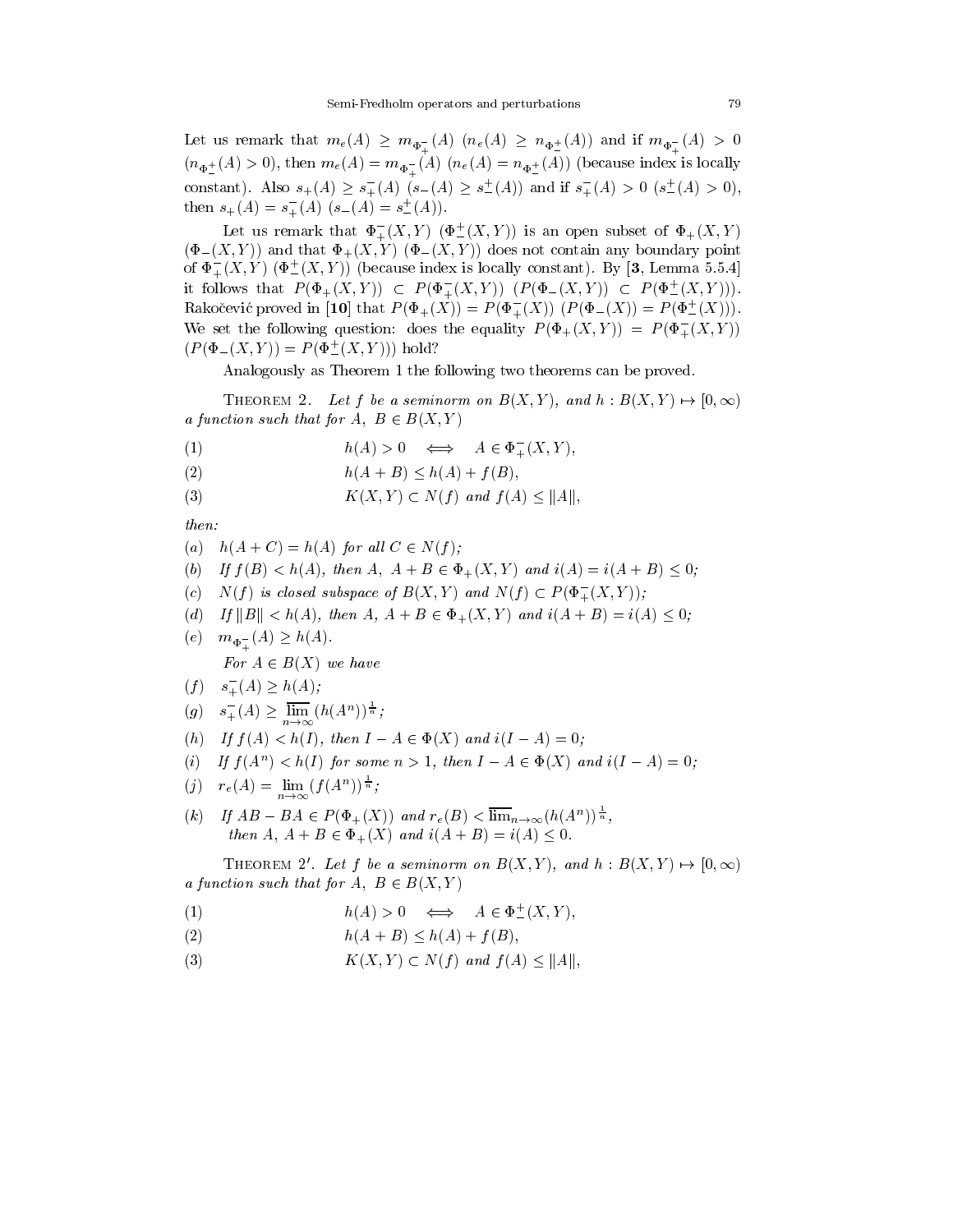then:

- (a)  $h(A+C) = h(A)$  for all  $C \in N(f)$ ;
- (b) If  $f(B) < h(A)$ , then  $A, A + B \in \Phi_-(X, Y)$  and  $i(A) = i(A + B) > 0$ ;
- (c)  $N(f)$  is closed subspace of  $B(X,Y)$  and  $N(f) \subset P(\Phi_{+}^{-}(X,Y));$
- (d) If  $||B|| < h(A)$ , then  $A, A + B \in \Phi_-(X, Y)$  and  $i(A + B) = i(A) \ge 0$ ;
- $(\circ)$   $\cdots \phi_{-}$   $(\cdot \cdot) = \cdots (\cdot \cdot)$ .

For  $A \in D(X)$  we have

- $(f)$   $s^+_{-}(A) > h(A);$
- $(g)$   $s^+_{-}(A) \geq \lim_{n \to \infty} (h(A^n))^{\frac{1}{n}};$
- (h) If  $f(A) < h(I)$ , then  $I A \in \Phi(X)$  and  $i(I A) = 0$ ;
- (i) If  $I(A^{\dagger}) \leq h(1)$  for some  $n > 1$ , then  $I A \in \Psi(A)$  and  $i(I A) = 0$ ;
- $f(j)$   $r_e(A) = \lim_{n \to \infty} (f(A^n))^{\frac{1}{n}};$
- $(k)$  If  $AB BA \in P(\Phi_-(X))$  and  $r_e(B) < \lim_{n \to \infty} (h(A^n))^{\frac{1}{n}}$ ,  $\frac{1}{2}$   $\frac{1}{2}$   $\frac{1}{2}$   $\frac{1}{2}$   $\frac{1}{2}$   $\frac{1}{2}$   $\frac{1}{2}$   $\frac{1}{2}$   $\frac{1}{2}$   $\frac{1}{2}$   $\frac{1}{2}$   $\frac{1}{2}$   $\frac{1}{2}$   $\frac{1}{2}$   $\frac{1}{2}$   $\frac{1}{2}$   $\frac{1}{2}$   $\frac{1}{2}$   $\frac{1}{2}$   $\frac{1}{2}$   $\frac{1}{2}$   $\frac{1}{2}$

Now we shall list several examples of known functions, which satisfy the conditions of Theorem 1, Theorem 1', Theorem 2 or Theorem 2'.

**Examples. 1.** For  $A \in B(X, Y)$  set

$$
||A||_C = \inf\{||A + K|| : K \in K(X, Y)\},
$$
  
\n
$$
m_C(A) = \sup\{m(A + K) : K \in K(X, Y)\} \quad (\text{see [8]})
$$
  
\n
$$
n_C(A) = \sup\{n(A + K) : K \in K(X, Y)\}.
$$

The functions  $\|\cdot\|_C$  and  $m_C$  ( $\|\cdot\|_C$  and  $n_C$ ) satisfy the conditions of Theorem 2 (Theorem 2') (see  $[17]$ ).

**2.** The functions  $\|\cdot\|_C$  and  $m_e$  ( $\|\cdot\|_C$  and  $n_e$ ) satisfy the conditions of Theorem 1 (Theorem 1') (see [19, Proposition 1]).

<u>. If a is a non-measure of the Hausdor measure of the Hausdor measure of the Hausdor measure of</u>  $\sim$ , and and  $\mathcal{A}$  and  $\mathcal{A}$  and  $\mathcal{A}$  and  $\mathcal{A}$  and  $\mathcal{A}$  and  $\mathcal{A}$  and  $\mathcal{A}$  and  $\mathcal{A}$  and  $\mathcal{A}$  and  $\mathcal{A}$  and  $\mathcal{A}$  and  $\mathcal{A}$  and  $\mathcal{A}$  and  $\mathcal{A}$  and  $\mathcal{A}$  and  $\mathcal{A}$  and  $\math$ For  $A \in B(X, Y)$  the Hausdorff measure of noncompactness of A, denoted by  $||A||_q$ , is defined by

kAkq = inffk <sup>0</sup> : qY (A ) kqX( ); X is bounded.g

It is easy to see that

$$
||A||_q = \sup\{q_Y(A\Omega) : \Omega \subset X, q_X(\Omega) = 1\}.
$$

Set (see [7])

$$
m_q(A) = \inf \{ q_Y(A\Omega) : \Omega \subset X, q_X(\Omega) = 1 \}.
$$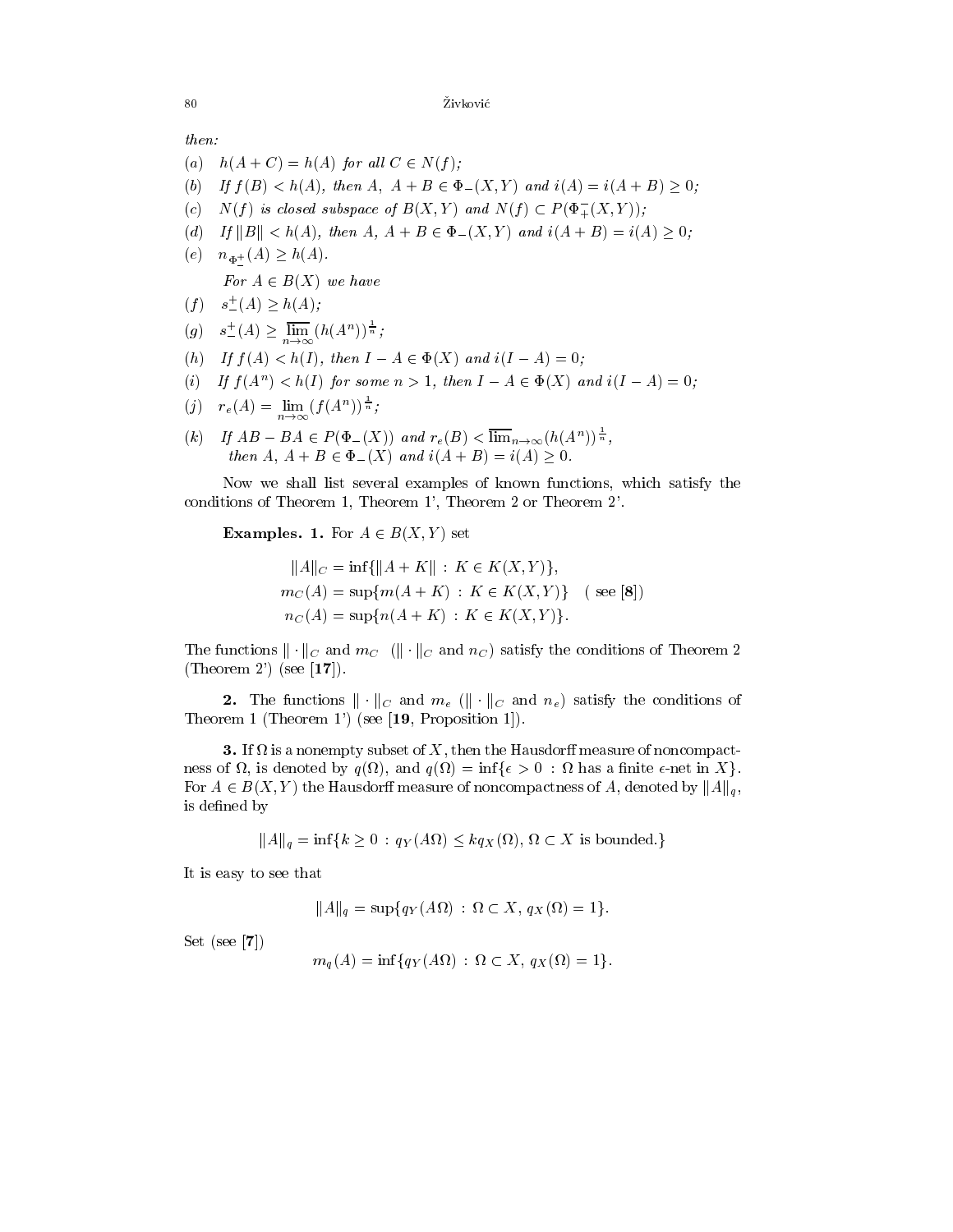The functions  $\|\cdot\|_q$  and  $m_q$  satisfy the conditions of Theorem 1 (see [7, Theorem 4.10], [1, p. 73] or [11, Posledica 2.12.12]). Fainstein [4] proved that

$$
||A||_q = \inf \{ ||Q_N A|| : N \text{ finite-dimensional subspace of } Y \},
$$

where  $Q_N$  is the quotient map from Y into  $Y/N$ .

Set (see [4] and [20])

$$
n_q(A) = \sup \{ n(Q_N A) : N \text{ finite-dimensional subspace of } Y \}.
$$

The functions  $\|\cdot\|_q$  and  $n_q$  satisfy the conditions of Theorem 1' (see [20, Theorem 4.1]).

Let us remark that Theorem 4 in [6] follows from Theorem 1 (Theorem 1').

4. For  $A \in B(X, Y)$  set

 $||A||_{\mu} = \inf \{||A|_{L}|| : L \text{ subspace of } X, \text{ codim } L < \infty \},\$ 

and

$$
m_{\mu}(A) = \sup \{m(A|_{L}) : L \text{ subspace of } X, \text{ codim } L < \infty\}.
$$

We conclude that the functions  $\|\cdot\|_{\mu}$  and  $m_{\mu}$  satisfy the conditions of Theorem 1 (see [7] and [13, Lemma 2.13]). Hence Theorem 6.1 in [7] follows from Theorem 1.

5. Let  $l_{\infty}(X)$  be the Banach space obtained from the space of all bounded sequences  $x = (x_n)$  in X by imposing term-by-term linear combination and the supremum norm  $||x|| = \sup_n ||x_n||$ . Let  $m(X)$  stand for the closed subspace

$$
\{(x_n) \in l_\infty(X) : \{x_n : n \in \mathbb{N}\} \text{ relatively compact in } X\}
$$

of  $l_{\infty}(\Lambda)$ . Let  $\Lambda$  denote the quotient  $l_{\infty}/m(\Lambda)$ . Then  $A \in B(\Lambda, Y)$  induces an operator  $A \rightarrow X \rightarrow Y$ ,  $(x_n) + m(\Lambda) \rightarrow (Ax_n) + m(Y), (x_n) \in \ell_{\infty}(\Lambda)$ . The  $f$ unction  $A \mapsto \|A^*\|$  is a measure of noncompactness, i.e., it is a seminorm on  $D(A, Y)$  such that  $||A|| \equiv 0 \Longleftrightarrow A \in \Lambda(A, Y)$  (see [1] and [2]).

The functions  $A \mapsto \|A\|$  and  $A \mapsto m(A \mid |A \mapsto \|A\|)$  and  $A \mapsto m(A \mid)$ satisfy the conditions of Theorem 1 (Theorem 1') (see  $[2,$  Theorem 2 and  $[5,$ Theorem 3.4]).

6. For  $A \in B(X, Y)$  set

$$
G_M(A) = \inf_{N \subset M} ||A|_N ||, \quad G(A) = G_X(A), \ \Delta_M(A) = \sup_{N \subset M} G_N(A), \ \Delta(A) = \Delta_X(A),
$$

where  $M$ ,  $N$  denotes infinite dimensional subspaces of  $X$ 

We conclude that the function  $\Delta$  and G satisfy the conditions of Theorem 1 (see [13]).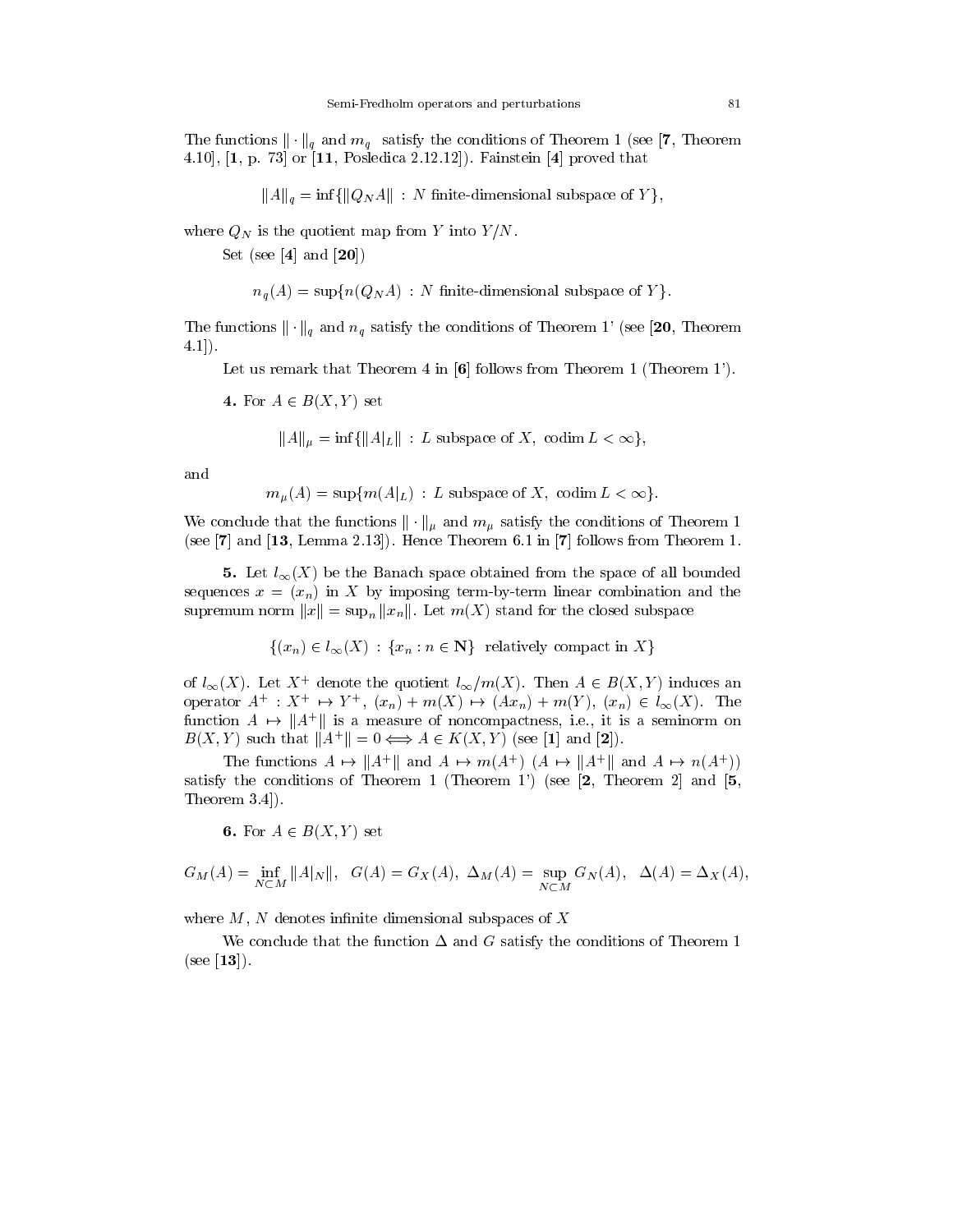Weis [16] introduced for  $A \in B(X, Y)$  the following functions

$$
K_V(A) = \inf_{W \supset V} ||Q_W A||, \quad K(A) = K_{\{0\}}(A),
$$
  

$$
\nabla_V(A) = \sup_{W \supset V} K_W(A), \quad \nabla(A) = \nabla_{\{0\}}(A),
$$

where  $V$ ,  $W$  denote closed infinite codimensional subspaces of  $Y$  (we use the notations from [20]). It is not difficult to show that the functions  $\nabla$  and K satisfy the conditions of Theorem 1'.

Schechter [13] proved that  $\Delta(A) \leq ||A||_{\mu}$ , and similarly it can be proved that  $\nabla(A) \leq ||A||_q$ ,  $A \in B(X, Y)$ . Therefore, the functions  $|| \cdot ||_{\mu}$  and  $G$  ( $|| \cdot ||_{q}$  and K) satisfy the conditions of Theorem 1 (Theorem 1').

7. For  $A \in B(X, Y)$  set (see [9] and [10])

$$
t_M(A) = \inf_{N \subset M} ||A|_N ||_q, \t t(A) = t_X(A),
$$
  
\n
$$
g_M(A) = \sup_{N \subset M} t_N(A), \t g(A) = g_X(A),
$$

where  $M$ , N denote infinite dimensional subspaces of  $X$ .

We conclude that the functions  $g$  and  $t$  satisfy the conditions of Theorem 1.

Remark 2.From the proof of Theorem 1 it is clear that if we replace the condition (2) of Theorem 1  $(2)$  of Theorem 1') by a weaker condition:

(2') If  $f(B) < h(A)$ , then  $A + B \in \Phi_+(X, Y)$ 

 $((2')$  If  $f(B) < h(A)$ , then  $A + B \in \Phi_-(X, Y)$ ,

then we can prove the assertions  $(c)$ – $(k)$  of Theorem 1 (Theorem 1'). Zemánek [20] considered the following functions

 $u(A) = \sup \{m(A|_W) : W \text{ is closed subspace of } X \text{ with } \dim W = \infty\},\$  $v(A) = \sup \{n(Q_V A) : V \text{ is closed subspace of } Y \text{ with } \text{codim } V = \infty \}.$ 

From the definition of strictly singular and strictly cosingular operators it is obvious that  $u(A) = 0$  if and only if  $A \in S(X, Y)$ , and  $v(A) = 0$  if and only if  $A \in CS(X, Y)$ . Zemanek denoted the quantities  $m_{\mu}$  and  $n_{q}$  with B and M, respectively and proved: If T,  $S \in B(X, Y)$  and  $v(S) < M(T)$ , then  $T + S$  is a  $\Phi$ -operator, and if  $u(S)$  <  $B(T)$ , then  $T + S$  is a  $\Phi_{+}$ -operator. Now it is clear that the functions u and B (v and M) satisfy the conditions  $(1)$ ,  $(2')$  and  $(3)$  of Theorem 1 (Theorem 1').

The quantities  $m_C, m_q, m_u, m^{(+)}$ ,  $m_e, G, t, \Delta, g$  may be considered as substitutes for the minimum modulus of an operator and  $n_C, n_q, n^{(+)}$ ,  $n_e, K, \nabla$ as substitutes for the surjection modulus. Also we can say that measures of noncompactness  $\|\cdot\|_C$ ,  $\|\cdot\|_a$ ,  $\|\cdot\|_u$ ,  $\|\cdot\|$  generalize norm. Further, the quantities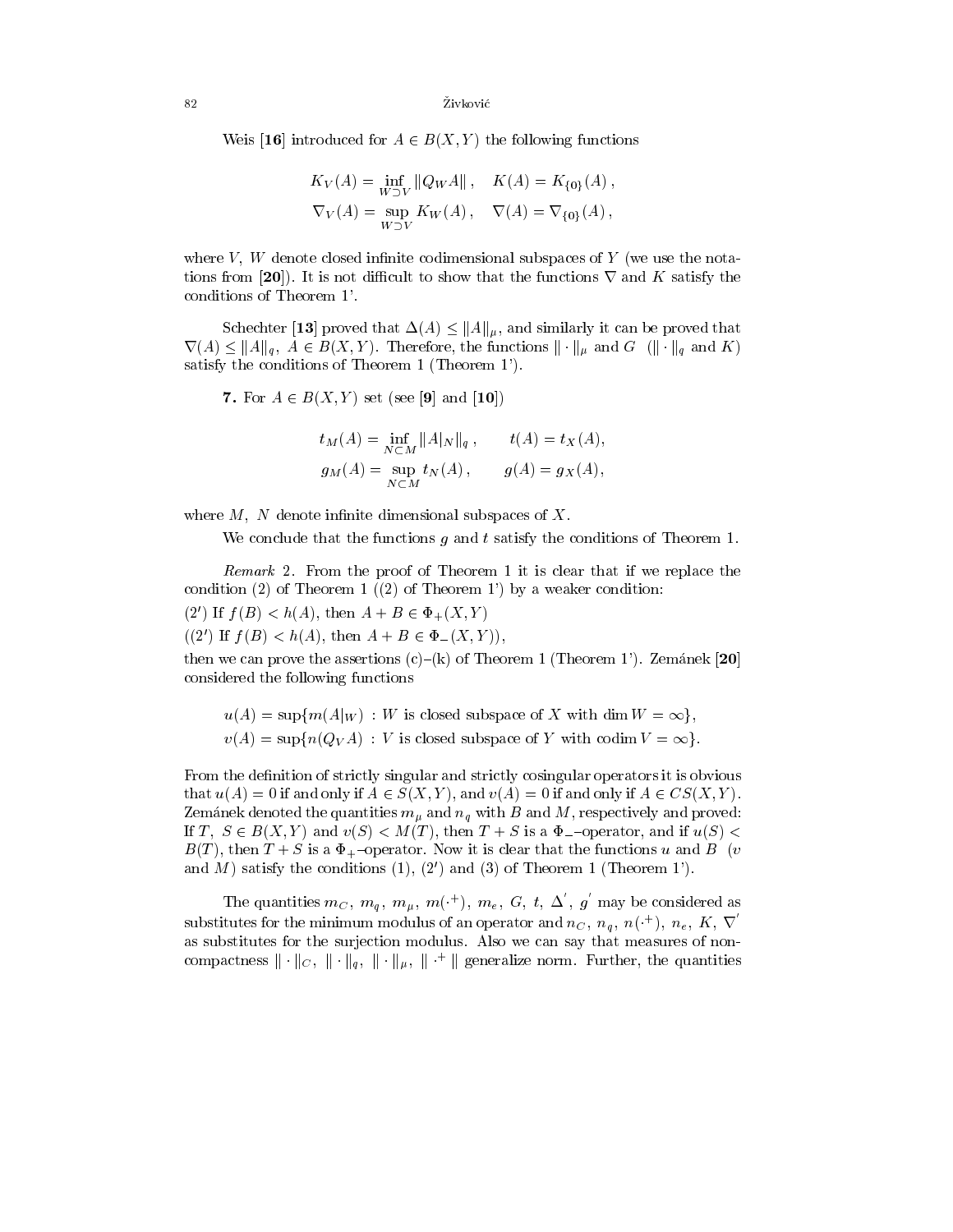$\Delta$ , g, u and  $\nabla$ , v generalize measures of noncompactness in the same way as strictly singular and strictly cosingular operators generalize compact operators.

Let us introduce the following functions for  $T \in B(X, Y)$ :

$$
||T||_{P\Phi_+} = \inf \{ ||T - B|| : B \in P(\Phi_+(X, Y)) \},
$$
  

$$
||T||_{P\Phi_-} = \inf \{ ||T - B|| : B \in P(\Phi_-(X, Y)) \}.
$$

Clearly  $\|\cdot\|_{P\Phi_+}$  ( $\|\cdot\|_{P\Phi_-}$ ) is seminorm on  $B(X, Y)$  with property  $\|T\|_{P\Phi_+} \leq \|T\|$ ( $\frac{1}{2}$   $\frac{1}{2}$   $\frac{1}{2}$   $\frac{1}{2}$   $\frac{1}{2}$   $\frac{1}{2}$  ).  $\frac{1}{2}$   $\frac{1}{2}$   $\frac{1}{2}$   $\frac{1}{2}$   $\frac{1}{2}$   $\frac{1}{2}$   $\frac{1}{2}$   $\frac{1}{2}$   $\frac{1}{2}$   $\frac{1}{2}$   $\frac{1}{2}$   $\frac{1}{2}$   $\frac{1}{2}$   $\frac{1}{2}$   $\frac{1}{2}$   $\frac{1}{2$ set [3, Lemma 5.5.3] the function  $\lVert \cdot \rVert_{P\Phi_+}$  ( $\lVert \cdot \rVert_{P\Phi_-}$ ) disappears on  $P(\Phi_+(X,Y))$  $(P(\Phi_{-}(X,Y)))$ . Since  $K(X,Y) \subset P(\Phi_{+}(X,Y))$   $(P(\Phi_{-}(X,Y)))$  [3, Corollary 1.3.7] we conclude that the functions  $\|\cdot\|_{P\Phi_+}$  ( $\|\cdot\|_{P\Phi_-}$ ) satisfy the condition (3) of Theorem 1 (Theorem 1').

LEMMA 2. Let  $T \in B(X, Y)$ . Then

(a) 
$$
m_e(T) = m_e(T + A), \text{ for } A \in P(\Phi_+(X, Y)),
$$

(b) 
$$
n_e(T) = n_e(T + A), \text{ for } A \in P(\Phi_-(X, Y)).
$$

Proof. (a) Let A <sup>2</sup> P (+(X; Y )). Since P (+(X; Y )) is a linear subspace of  $B(X,Y)$  (see [3, Lemma 5.5.3]) it follows that  $-A \in P(\Phi_+(X,Y))$ . It implies that  $B \in \Phi_+(X,Y)$  if and only if  $B + A \in \Phi_+(X,Y)$ , i.e.,  $B \in B(X,Y) \backslash \Phi_+(X,Y)$  if and only if  $B \in -A + B(X, Y) \backslash \Phi_+(X, Y)$ . Hence

$$
m_e(T) = \inf \{ ||T - B|| : B \in B(X, Y) \setminus \Phi_+(X, Y) \}
$$
  
=  $\inf \{ ||T - (-A + C)|| : C \in B(X, Y) \setminus \Phi_+(X, Y) \}$   
=  $\inf \{ ||(T + A) - C|| : C \in B(X, Y) \setminus \Phi_+(X, Y) \}$   
=  $m_e(T + A).$ 

(b) can be proved analogously.  $\square$ 

LEMMA 3. Let T,  $S \in B(X, Y)$ . Then

(a) 
$$
m_e(T + S) \leq m_e(T) + ||S||_{P\Phi_+},
$$

(b)  $n_e(T + S) \leq n_e(T) + ||S||_{P\Phi}$ .

Proof. Recall that

(4) 
$$
m_e(A+B) \leq m_e(A) + ||B||, \quad A, B \in B(X,Y).
$$

For each  $A \in P(\Phi_+(X, Y))$ , by Lemma 2 (a) and (4) we have

$$
m_e(T + S) = m_e(T + S + A) \le m_e(T) + ||S + A||,
$$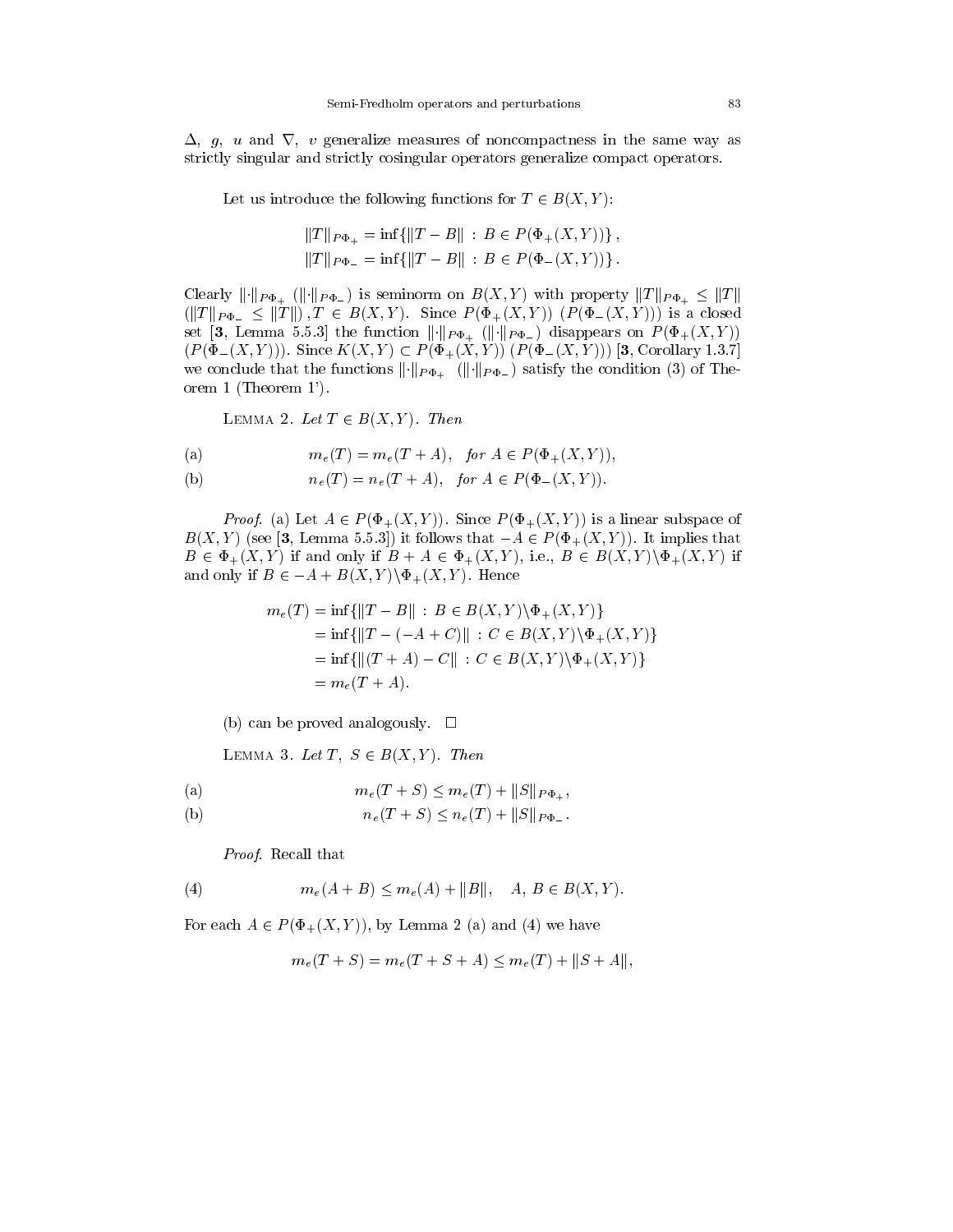hence

$$
m_e(T+S) \leq m_e(T) + \inf\{||S+A|| : A \in P(\Phi_+(X,Y))\} = m_e(T) + ||S||_{P\Phi_+}.
$$

(b) can be proved analogously.  $\Box$ 

We conclude that the functions  $\lVert \cdot \rVert_{P\Phi_+}$  and  $m_e$  ( $\lVert \cdot \rVert_{P\Phi_-}$  and  $n_e$ ) satisfy the conditions of Theorem 1 (Theorem 1').

Let us introduce the following functions for  $A \in B(X, Y)$ :

$$
||A||_S = \inf \{ ||A + C|| : C \in S(X, Y) \},
$$
  

$$
||A||_{CS} = \inf \{ ||A + C|| : C \in CS(X, Y) \},
$$

and

$$
m_S(A) = \sup \{ m(A + C) : C \in S(X, Y) \},
$$
  
\n
$$
n_{CS}(A) = \sup \{ n(A + C) : C \in CS(X, Y) \}.
$$

It is clear that

(5) 
$$
m_S(A + P) = m(A) \text{ for } P \in S(X, Y),
$$

$$
n_{CS}(A + P) = n_{CS}(A) \text{ for } P \in CS(X, Y).
$$

LEMMA 4. Let  $A, B \in B(X, Y)$ . Then

(a) 
$$
m_S(A+B) \leq m_S(A) + ||B||_S,
$$

(b) 
$$
n_{CS}(A+B) \le n_{CS}(A) + ||B||_{CS}.
$$

Proof. For each C <sup>2</sup> S(X; Y ) we have

$$
m(T + S + C) \le m(T + C) + ||S||.
$$

It implies that

$$
\sup\{m(T+S+C): C \in S(X,Y)\} \le \sup\{m(T+C): C \in S(X,Y)\} + ||S||,
$$

i.e.,

(6) 
$$
m_S(A + B) \leq m_S(A) + ||B||
$$
.

Now as in the proof of Lemma 3, (a) follows from (5) and (6).

(b) can be proved analogously.  $\square$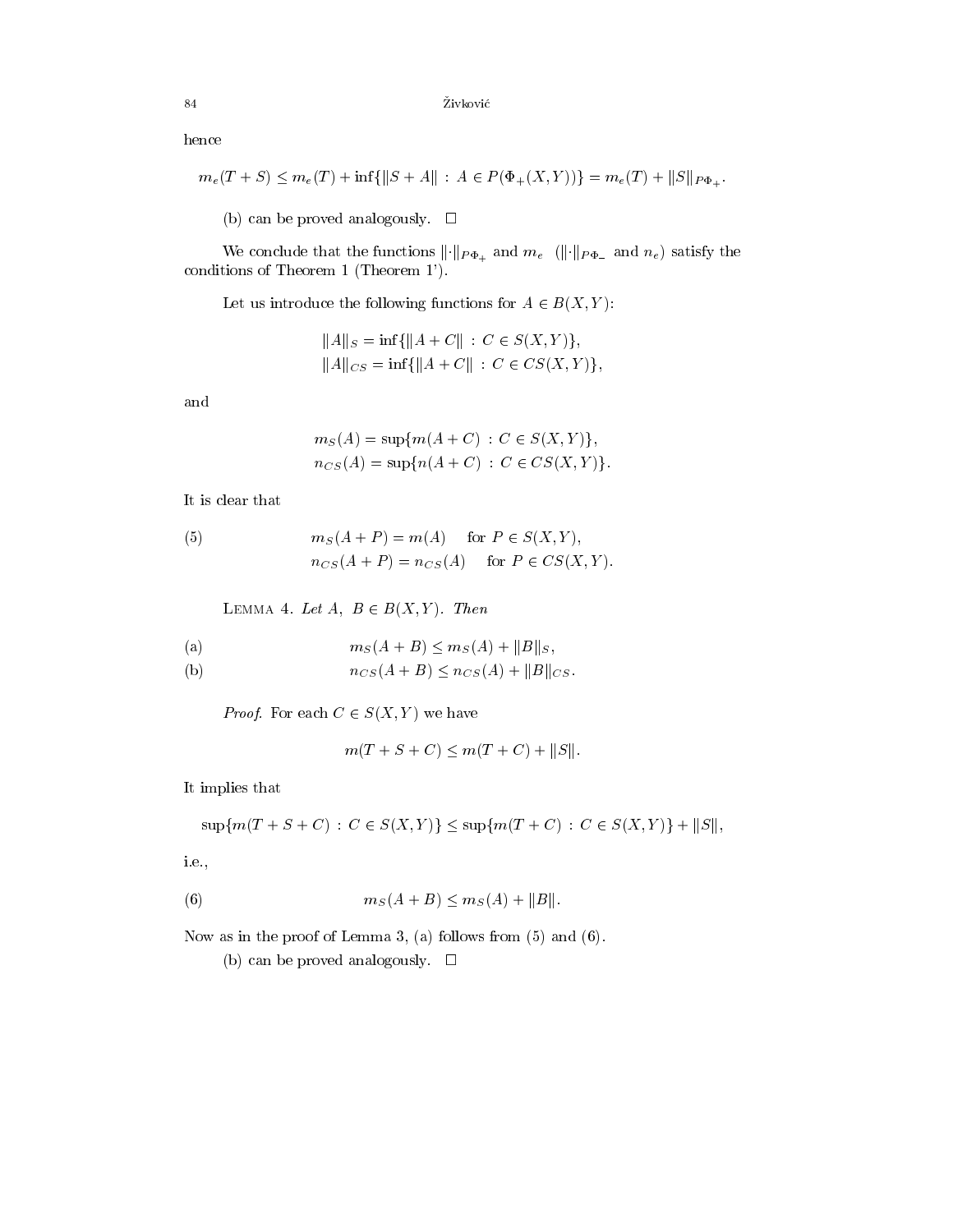LEMMA 5. For  $A \in B(X, Y)$ 

(a) 
$$
m_S(A) > 0 \Longleftrightarrow A \in \Phi_+^-(X, Y)
$$
,

 $n_{CS}(A) > 0 \Longleftrightarrow A \in \Psi_{-}(A, Y).$ (b)

 $P(S_i) = \{x_i \mid x_j \in S \mid \text{for } i \in \mathbb{N}\}$  is  $\{x_i \mid x_j \in S \}$ such that  $m(A+C) > 0$ . Hence  $A+C \in \Phi_+(X,Y)$  and  $i(A+C) < 0$ . Since  $S(X,Y) \subset P(\Phi_+(X,Y)),$  then  $\lambda C \in P(\Phi_+(X,Y))$  for  $\lambda \in [0,1]$  and we get  $A +$  $\lambda C \in \Phi_+(X, Y)$ . It implies that  $A \in \Phi_+(X, Y)$ , and from Lemma 1 it follows that  $i(A) = i(A+C) \leq 0$ . Thus  $A \in \Phi_{+}(X, Y)$ .

 $(\Leftarrow)$  Assume  $A \in \Phi_+^-(X, Y)$ . Obviously  $m_S(A) \geq m_C(A)$ . Since (see [17])

$$
m_C(A) > 0 \Longleftrightarrow A \in \Phi_+^-(X, Y),
$$

it follows that  $m<sub>S</sub>(A) > 0$ .

(b) can be proved analogously.  $\square$ 

Now we see that the functions  $\|\cdot\|_S$  and  $m_S$  ( $\|\cdot\|_{CS}$  and  $n_{CS}$ ) satisfy the conditions of Theorem 2 (Theorem 2').

Let us introduce the following functions for  $T \in B(X, Y)$ :

$$
m_{P\Phi_+}(T) = \sup \{ m(T + C) : C \in P(\Phi_+(X, Y)) \},
$$
  
\n
$$
n_{P\Phi_-}(T) = \sup \{ n(T + C) : C \in P(\Phi_-(X, Y)) \}.
$$

Similarly as above we get

$$
m_{P\Phi_+}(T) > 0 \Longleftrightarrow T \in \Phi_+^-(X, Y),
$$
  

$$
n_{P\Phi_-}(T) > 0 \Longleftrightarrow T \in \Phi_-^+(X, Y).
$$

and

$$
m_{P\Phi_+}(T+S) \le m_{P\Phi_+}(T) + ||S||_{P\Phi_+},
$$
  
\n
$$
n_{P\Phi_-}(T+S) \le n_{P\Phi_-}(T) + ||S||_{P\Phi_-} T, S \in B(X,Y).
$$

Thus, the functions  $\|\cdot\|_{P\Phi_+}$  and  $m_{P\Phi_+}$  ( $\|\cdot\|_{P\Phi_-}$  and  $n_{P\Phi_-}$ ) satisfy the conditions of Theorem 2 (Theorem 2').

Since the sets  $\Phi_{+}^{-}(X,Y)$  and  $\Phi_{-}^{-}(X,Y)$  are open, for  $A \in B(X,Y)$  we have

$$
m_{\Phi_+^+}(A) > 0 \Longleftrightarrow A \in \Phi_+^-(X, Y),
$$
  

$$
n_{\Phi_-^+}(A) > 0 \Longleftrightarrow A \in \Phi_-^+(X, Y).
$$

Set

$$
||A||_{P\Phi_+^-} = \inf \{ ||A + C|| : C \in P(\Phi_+^-(X, Y)) \},
$$
  

$$
||A||_{P\Phi_-^+} = \inf \{ ||A + C|| : C \in P(\Phi_+^+(X, Y)) \}.
$$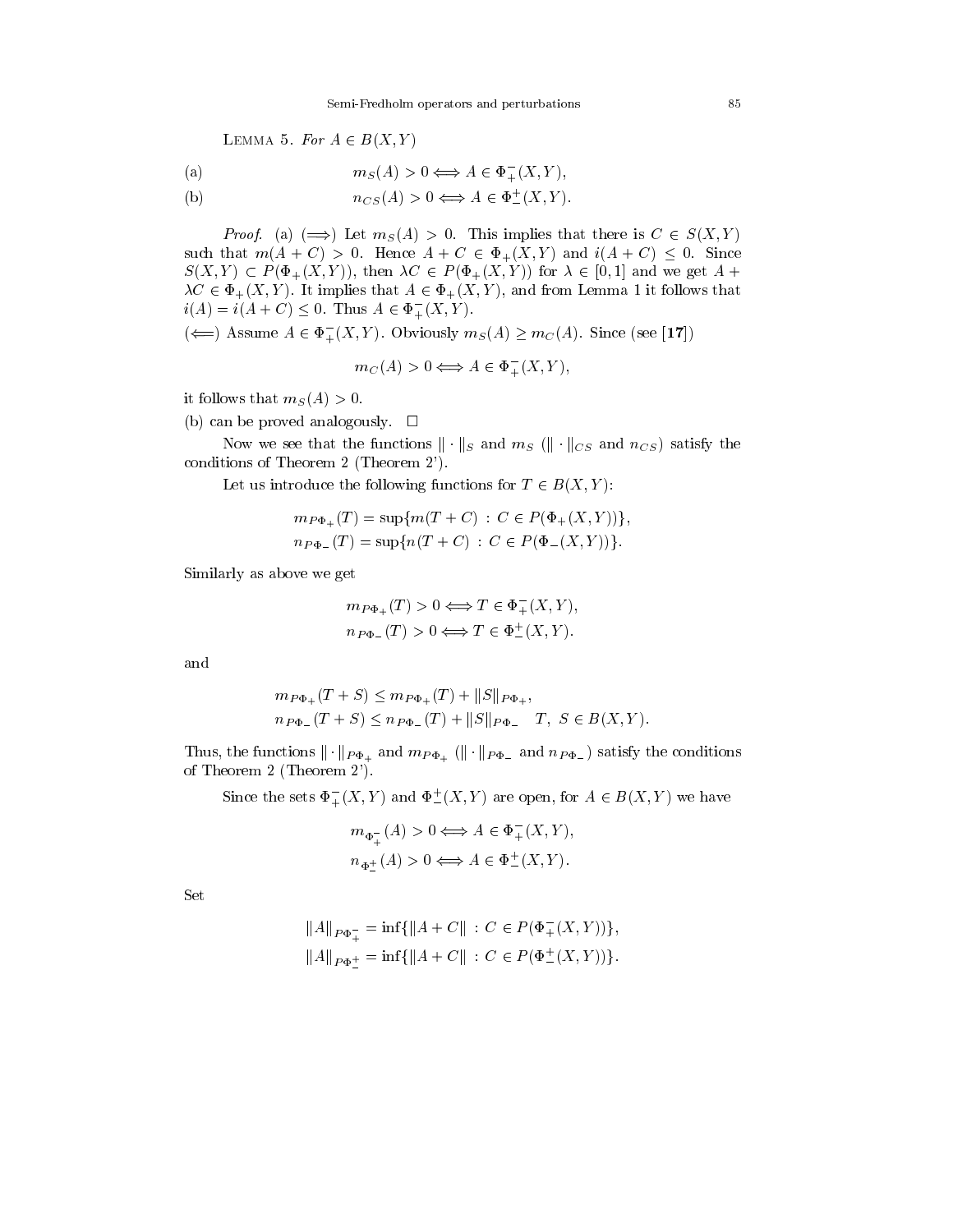86  $\check{\mathrm{Zivkovi}}$ ć

Using the same metod as in Lemma 2 and Lemma 3, we conclude

$$
m_{\Phi_+^+}(A+B) \le m_{\Phi_+^+}(A) + ||B||_{P\Phi_+^-},
$$
  

$$
n_{\Phi_-^+}(A+B) \le n_{\Phi_-^+}(A) + ||B||_{P\Phi_-^+}.
$$

 $\frac{1}{2}$  and  $\frac{1}{2}$   $\frac{1}{2}$   $\frac{1}{2}$   $\frac{1}{2}$   $\frac{1}{2}$   $\frac{1}{2}$   $\frac{1}{2}$   $\frac{1}{2}$   $\frac{1}{2}$   $\frac{1}{2}$   $\frac{1}{2}$   $\frac{1}{2}$   $\frac{1}{2}$   $\frac{1}{2}$   $\frac{1}{2}$   $\frac{1}{2}$   $\frac{1}{2}$   $\frac{1}{2}$   $\frac{1}{2}$   $\frac{1}{2}$   $\frac{1}{2$ 

For  $A \in B(X)$  recall that

(7) 
$$
s_{+}(A) = \lim_{n \to \infty} (m_{e}(A^{n}))^{\frac{1}{n}} = \lim_{n \to \infty} (m_{q}(A^{n}))^{\frac{1}{n}} = \lim_{n \to \infty} (m_{\mu}(A^{n}))^{\frac{1}{n}}
$$

$$
= \lim_{n \to \infty} (m((A^{n})^{+}))^{\frac{1}{n}} = \lim_{n \to \infty} (G(A^{n}))^{\frac{1}{n}} = \lim_{n \to \infty} (t(A^{n}))^{\frac{1}{n}}
$$

and

(8) 
$$
s_{-}(A) = \lim_{n \to \infty} (n_e(A^n))^{\frac{1}{n}} = \lim_{n \to \infty} (n_q(A^n))^{\frac{1}{n}} = \lim_{n \to \infty} (n((A^n)^+))^{\frac{1}{n}}
$$

$$
= \lim_{n \to \infty} (K(A^n))^{\frac{1}{n}}
$$

(see [19], [4], [15], [20], [19]). Set (see [20])

$$
m_{\infty}(A) = \sup \{ m(A + F) : \dim R(F) < \infty \},
$$
  

$$
n_{\infty}(A) = \sup \{ n(A + F) : \dim R(F) < \infty \}.
$$

From the inequalities

$$
m_{\infty}(A) \le m_C(A) \le m_S(A) \le m_{P\Phi_+}(A) \le m_{\Phi_+^-(A)},
$$
  

$$
n_{\infty}(A) \le n_C(A) \le n_{CS}(A) \le n_{P\Phi_-}(A) \le n_{\Phi_-^+(A)},
$$

Theorem 2  $(g)$ , Theorem 2'  $(g)$  and by  $[20,$  Theorem 8.3] we get

$$
s_{+}^{-}(A) = \lim_{n \to \infty} (m_{\infty}(A^{n}))^{\frac{1}{n}} = \lim_{n \to \infty} (m_{C}(A^{n}))^{\frac{1}{n}} = \lim_{n \to \infty} (m_{S}(A^{n}))^{\frac{1}{n}}
$$
  
= 
$$
\lim_{n \to \infty} (m_{P\Phi_{+}}(A^{n}))^{\frac{1}{n}} = \lim_{n \to \infty} (m_{\Phi_{+}^{-}}(A^{n}))^{\frac{1}{n}},
$$

and

$$
s_{-}^{+}(A) = \lim_{n \to \infty} (n_{\infty}(A^{n}))^{\frac{1}{n}} = \lim_{n \to \infty} (n_{C}(A^{n}))^{\frac{1}{n}} = \lim_{n \to \infty} (n_{CS}(A^{n}))^{\frac{1}{n}}
$$
  
= 
$$
\lim_{n \to \infty} (n_{P\Phi_{-}}(A^{n}))^{\frac{1}{n}} = \lim_{n \to \infty} (n_{\Phi_{-}^{+}}(A^{n}))^{\frac{1}{n}}.
$$

By Theorem  $1(k)$ , Theorem  $1'(k)$ , (7) and (8) we get: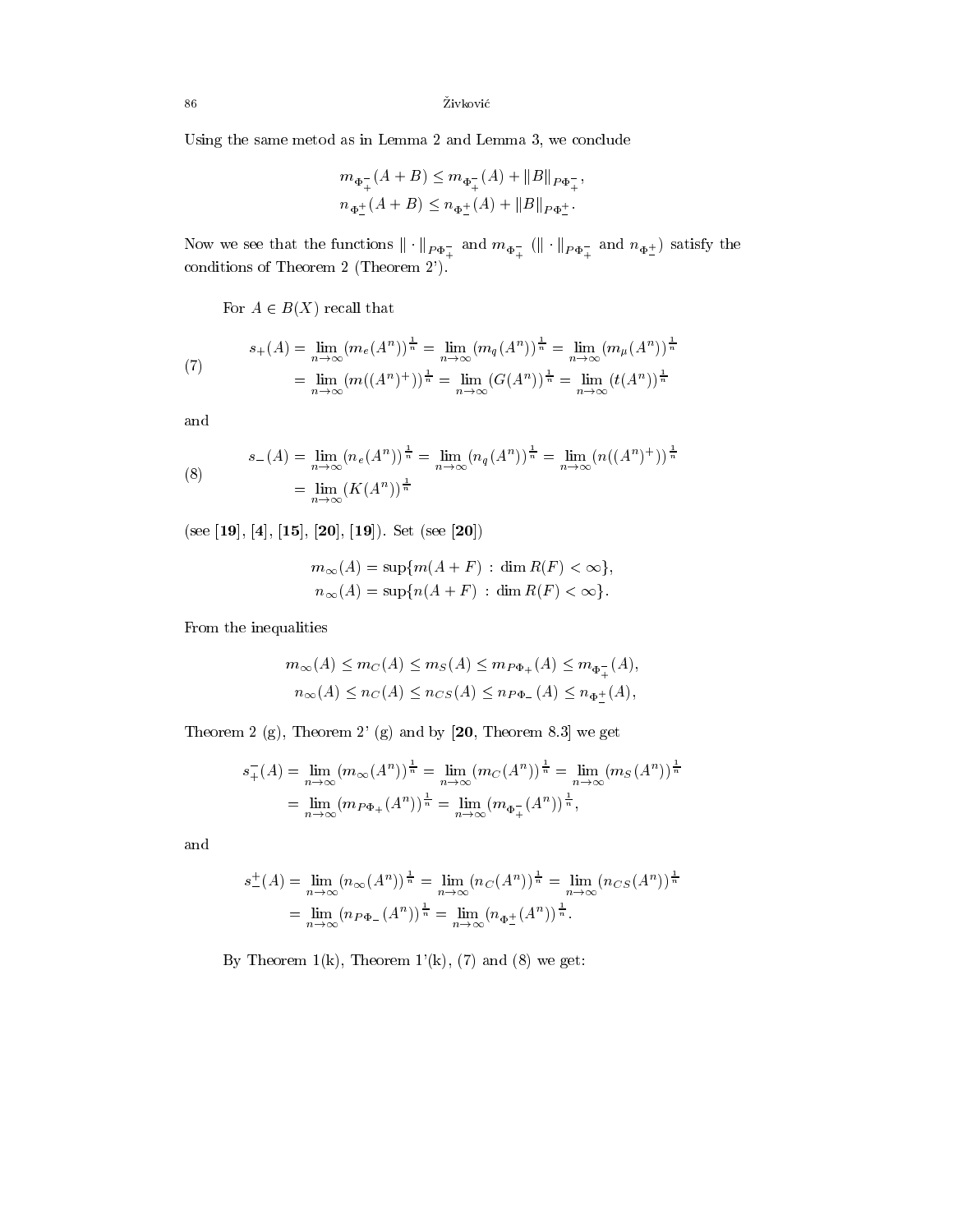COROLLARY 1. Let  $A, B \in B(X)$ .

- (a) If  $AB BA \in P(\Phi_+(X))$  and  $r_e(B) < s_+(A)$ , then  $A, A + B \in \Phi_+(X)$  and  $i(A + B) = i(A)$ .
- (b) If  $AB BA \in P(\Phi_-(X))$  and  $r_e(B) < s_-(A)$ , then  $A, A + B \in \Phi_-(X)$  and  $i(A + B) = i(A)$ .

COROLLARY 2. Let  $A \in B(X)$  and  $B \in R(X)$ .

- (a) If  $A \in \Phi_+(X)$  and  $AB BA \in P(\Phi_+(X))$ , then  $A + B \in \Phi_+(X)$  and  $i(A) = i(A + B)$ .
- (b) If  $A \in \Phi_-(X)$  and  $AB BA \in P(\Phi_-(X))$ , then  $A + B \in \Phi_-(X)$  and  $i(A) = i(A + B)$ .

Proof. From Corollary 1.

We are griefull to the referee for pointing out that Zemaanek's result  $[21,$ Theorem 4] is related to our results.

THEOREM 3. (Zemánek) Let  $\omega(T) = {\lambda \in \mathbb{C} : \lambda I - T \notin \Phi_+(X) \cup \Phi_-(X)}.$ There exists a non-negative function  $\chi(\cdot)$  actinea on all bounded linear operators on X and having the fol lowing properties:

- (1)  $|\chi(T) \chi(S)| \leq ||T S||$  for all operators T, S;
- (2)  $\chi(T+C) = \chi(T)$  for every T and every compact operator C;
- (3)  $\omega(T) = {\lambda \in \mathbb{C} : \chi(T \lambda) = 0};$
- (4) for every point  $\lambda_0$  in  $\mathbb{C}$  we have dist  $(\lambda_0, \omega(1)) = \lim_{n \to \infty} |\chi((1 \lambda_0)^n)|^{-n}$ .

Let us recall that Zemanek noted that the each of the four functions

$$
\chi_1(T) = \max\{G(T), K(T)\},
$$
  
\n
$$
\chi_2(T) = \max\{B(T), M(T)\},
$$
  
\n
$$
\chi_3(T) = \max\{m_{\infty}(T), n_{\infty}(T)\},
$$
  
\n
$$
\chi_4(T) = \max\{m_e(T), n_e(T)\},
$$
  
\n
$$
\chi_5(T) = \max\{m(T^+), n(T^+)\},
$$

satisfies Theorem 3. Let us remark that the following functions also satisfy this theorem:

$$
\chi_6(T) = \max\{m_C(T), n_C(T)\},
$$
  
\n
$$
\chi_7(T) = \max\{m_S(T), n_S(T)\},
$$
  
\n
$$
\chi_8(T) = \max\{m_{P\Phi_+}(T), n_{P\Phi_-}(T)\},
$$
  
\n
$$
\chi_9(T) = \max\{m_{\Phi_+^-(T)}, n_{\Phi_+^+(T)}\}.
$$

<sup>+</sup>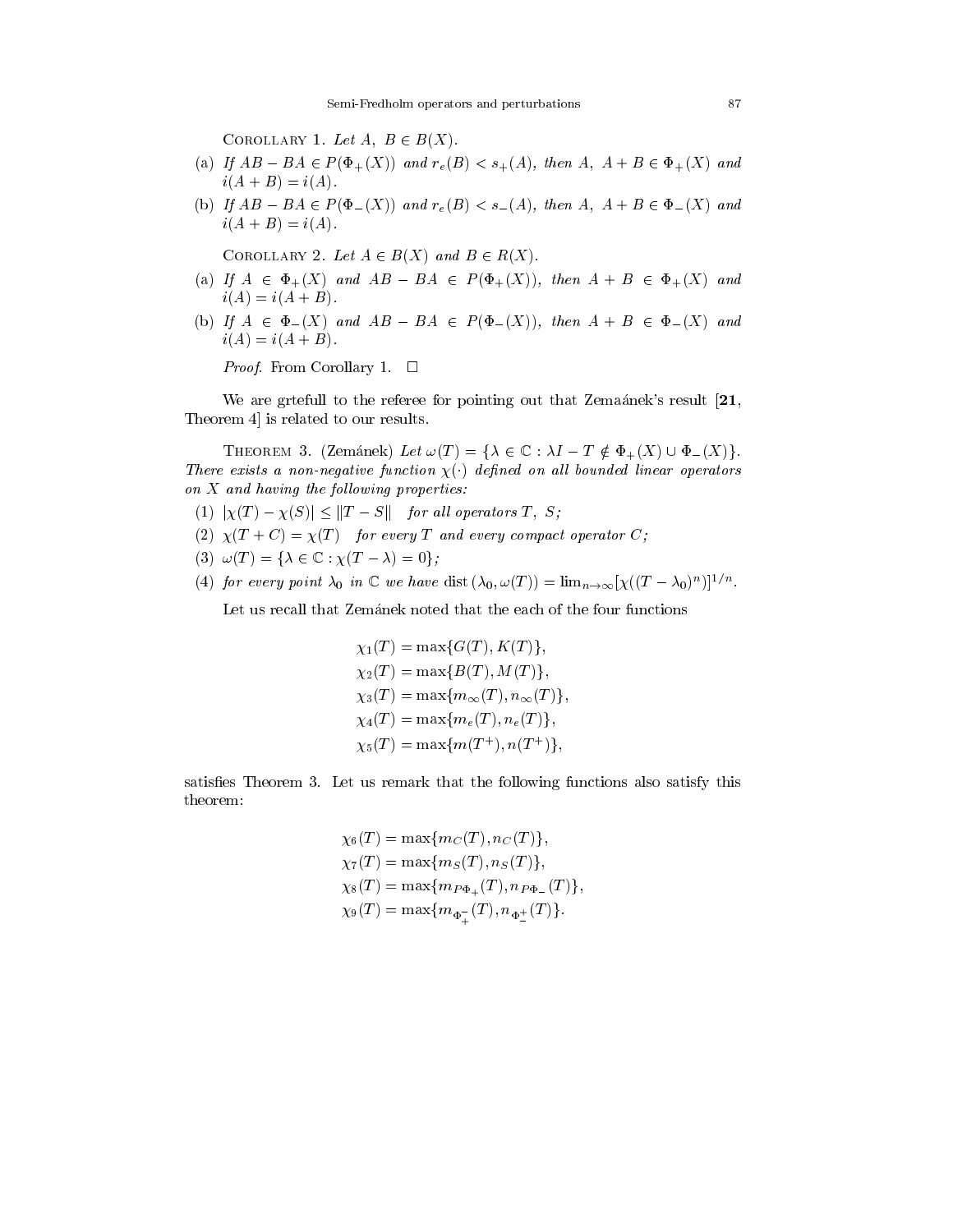## 3. Abstract case

Now, we show that some of the results above can be put in an abstract form, i.e., in general Banach algebra. Let  $\mathcal A$  be a complex Banach algebra with identy 1, K two sided proper closed ideal,  $\pi$  the canonical homomorphism from A onto  $A/K$ , and G the group of invertibles in  $A/K$ . We write  $\Phi$  to denote the semigroup  $\pi^{-1}(G)$  and  $P(\Phi)$  to denote the perturbation class associated with  $\Phi$ . An (abstract) index consist of a homomorphism i of the semigroup  $\Phi$  into the additive group  $\mathbb Z$ of integers such that

- (a)  $i(x) = 0$  for all invertibile elements x in A
- (b)  $i(1 + k) = 0$  for all k in K.

It follows from the above definition that  $i(x + k) = i(x)$ ,  $(x \in \Phi, k \in \mathcal{K})$  and that if  $x \in \Phi$ , then there exists  $\epsilon > 0$  such that for each  $y \in \mathcal{A}$  with  $||x - y|| < \epsilon$  we have  $y \in \Phi$  and  $i(y) = i(x)$  (see [2]).

For  $x \in \mathcal{A}$  define:

$$
||x||_{P\Phi} = \inf \{ ||x + y|| : y \in P(\Phi) \},
$$
  

$$
m_{\Phi}(x) = \text{dist}(x, \mathcal{A} \setminus \Phi).
$$

Let  $r_e(x)$  be the spectral radius of the element  $\pi(x)$  in the algebra  $\mathcal{A}/\mathcal{K}$ , i.e.,  $r_e(x) = \sup\{|\lambda| : \lambda - x \notin \Phi\}.$ 

Set  $r_{\Phi}(x) = \inf\{|\lambda| : \lambda - x \notin \Phi\}$ . It is easy to see that  $r_{\Phi}(x) = \sup\{\epsilon \geq 0 :$  $|\lambda| < \epsilon \Longrightarrow \lambda - x \in \Phi$ .

Now using the same method as above we conclude that

THEOREM 4. Let  $x, y \in A$ , then

- (a)  $m_{\Phi}(x) = m_{\Phi}(x + z)$  for  $z \in P(\Phi)$ ;
- (b)  $m_{\Phi}(x + y) \leq m_{\Phi}(x) + ||y||_{P\Phi}$ ;
- (c) If  $||y||_{P\Phi} < m_{\Phi}(x)$ , then  $x, y \in \Phi$  and  $i(x + y) = i(x)$ ;
- (d)  $r_{\Phi}(x) \geq m_{\Phi}(x);$
- $(e)$   $r_{\Phi}(x) > \lim_{n \to \infty} (m_{\Phi}(x^n))^{\frac{1}{n}};$
- (f) If  $||x||_{P\Phi} < m_{\Phi}(1)$ , then  $1 x \in \Phi$  and  $i(1 x) = 0$ ;
- (g) If  $||x^n||_{P\Phi} < m_{\Phi}(1)$  for some  $n \in \mathbb{N}$ , then  $1 x \in \Phi$  and  $i(1 x) = 0$ ;
- $h(n)$   $r_e(x) = \lim_{n \to \infty} (\|x^n\|_{P\Phi})^{\frac{1}{n}}$  for  $x \in \mathcal{A}$ ;
- (i) If  $xy yx \in P(\Phi)$  and  $r_e(y) < \lim_{n \to \infty} (m_\Phi(x^n))^{\frac{1}{n}}$ , then  $\alpha$  is the  $\alpha$  and  $\alpha$  and if  $\alpha$  is the internal internal internal internal internal internal internal internal internal internal internal internal internal internal internal internal internal internal internal

Acknowledgements. I am grateful to Professor Vladimir Rakočević and Dragan Dorđević for helpful conversations and also to the referee for helpful comments and suggestions concerning the paper.